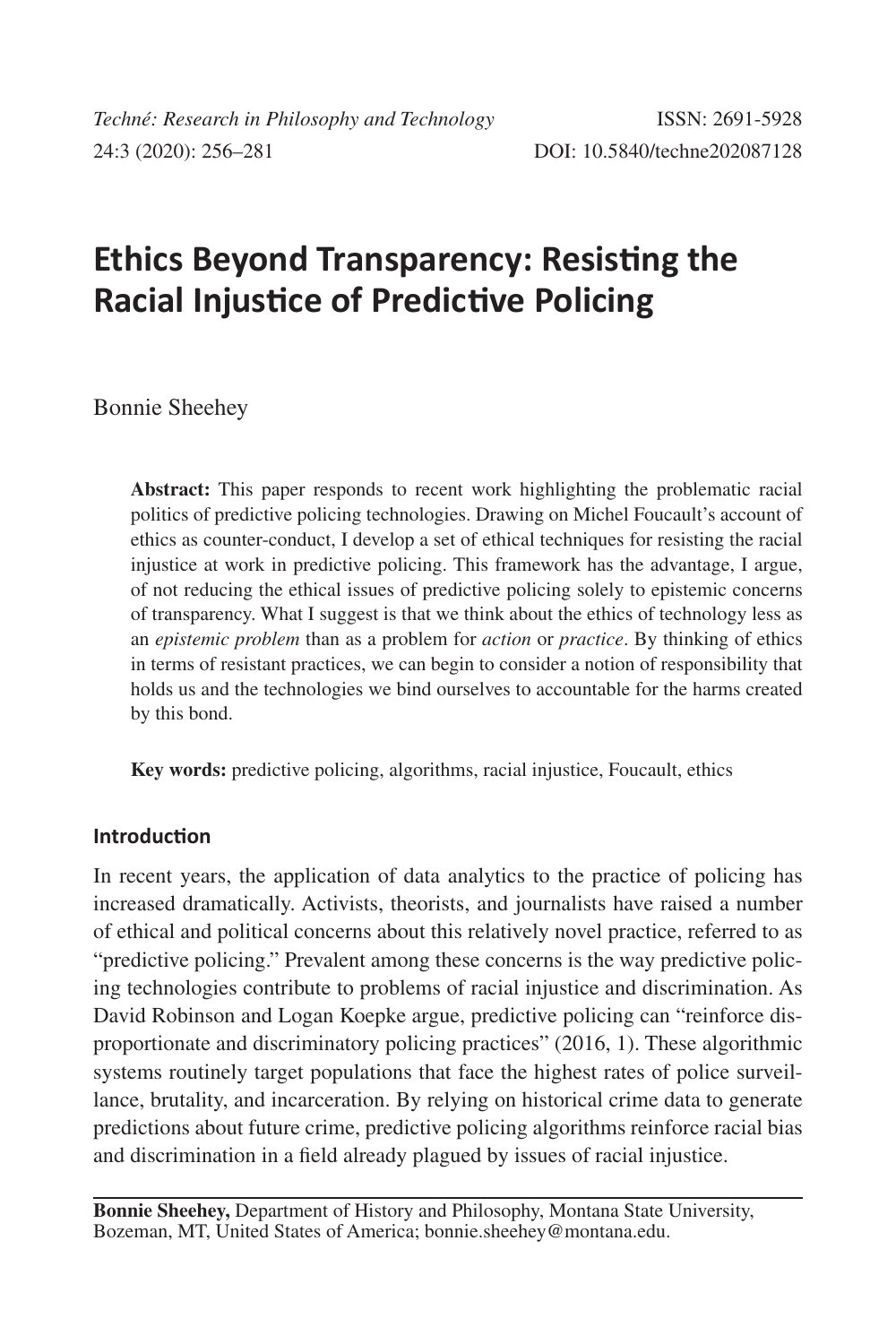One common response to these issues is to call for more transparency in the deployment of predictive policing technologies. This response is reflective of a more general approach to the ethics of algorithms, which takes transparency as *the* unquestioned normative ideal. Transparency aims to address the problem of opacity pervasive in predictive algorithms. Opacity refers to the way algorithms resist comprehension (on either the part of the public or on the part of data analysts) such that we do not know how or why an algorithm generates particular outputs on the basis of its inputs. As Jenna Burrell suggests, this lack of transparency is often due to the fact that the inputs are either entirely unknown or only partially known (2016, 1). For many theorists of technology, opacity presents one of the most (if not *the* most) pressing ethical challenges of machine learning and predictive algorithms.1 Consequently, ideals of transparency and trust are valued as imperatives for redressing algorithmic opacity.

Drawing on recent critiques of the transparency ideal, I argue that a framework of transparency is insufficient for addressing the problems of racial injustice involved in predictive policing. I develop an alternative ethical framework for responding to the racial power at work in predictive policing systems by building on Michel Foucault's account of ethics as counter-conduct.2 In concert with other critics of technology, this approach helps us move beyond technocratic solutions to ethical problems of technology as exemplified by appeals to transparency. Rather than seeking to reform predictive policing by making its technology more transparent, an ethics of counter-conduct offers strategies for resisting predictive policing's operation of power. By thinking of ethics in terms of resistant practices, we can begin to consider a notion of responsibility that holds us and the technologies we bind ourselves to accountable for the harms created by this bond.

Recent scholars like Simone Browne (2015) and Ruha Benjamin (2019) have pointed out how contemporary technologies of surveillance and prediction reinforce and even exacerbate conditions of racial injustice in the U.S. Browne's book, *Dark Matters: On the Surveillance of Blackness*, shows how current surveillance technologies have their historical conditions in practices of racialization deployed during slavery. As Browne argues, techniques like the branding of slaves and the design of the eighteenth-century slave ship *Brooks* reveals how blackness was produced through surveillance practices (Browne 2015, chapters 1 and 3). In a slightly different register, Benjamin has argued that technologies like those used in predictive policing contribute to the encoding of racial discrimination and entrenchment of racial hierarchies. This "New Jim Code" can be witnessed, for instance, in predictive policing systems which are designed to fix bias in humans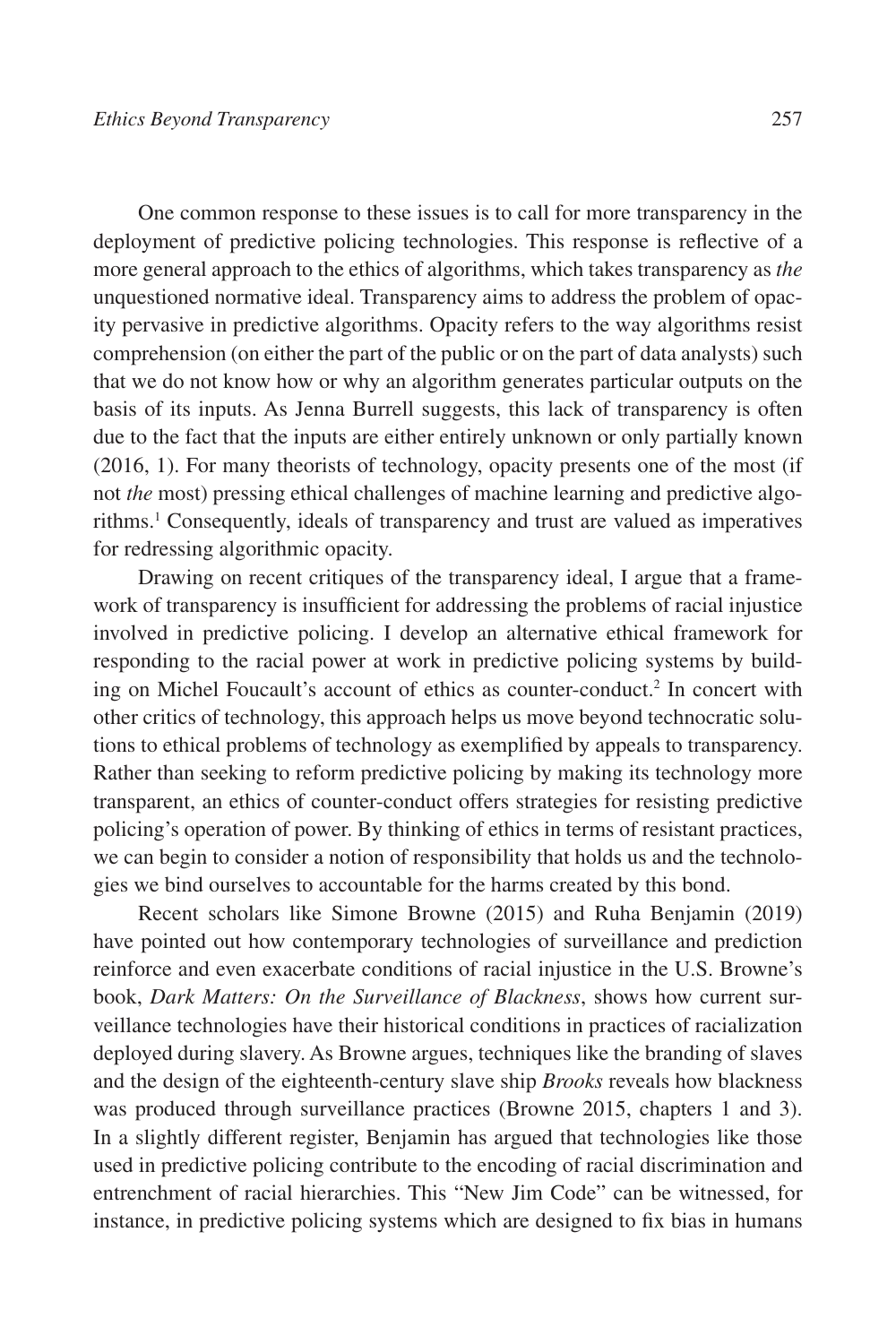but ultimately reproduce racial bias in their results and applications (Benjamin 2019, 80–84).

Contributing to this field of scholarship, I have recently described the power exercised by predictive policing algorithms as consisting in a paranoid-racialized temporality that governs by closing off a contingent past and future for non-whites, particularly for Black, Native, and Latinx populations (Sheehey 2018). Expanding on a Foucauldian conception of power as productive, this work accounts for the racialized harms produced and conditioned by predictive policing, which are irreducible to violations of privacy and transparency. Without accounting for how this power might be resisted, this work suffers from the limitation of neglecting the concrete strategies undertaken by agents to contest the power of predictive policing technologies. That is, an account of power without resistance risks rendering the agents affected by power's exercise as powerless.

To flesh out an ethics of counter-conduct that resists the racialized power of predictive policing, I begin (in section one) by offering a critique of the transparency ideal as advocated by Frank Pasquale (2015) and distinguishing this critique from those offered by Shannon Vallor (2016), and Mike Ananny and Kate Crawford (2016). I then clarify (in section two) the ethics of counter-conduct, as practiced by Foucault through his involvement with the Prisons Information Group (GIP) and which he later theorizes in his 1977–1978 lectures at the *Collège de France*. While Foucault's ethics is typically examined through his later work on self-transformation and the care of the self (including, for example, by Vallor 2016), I attend to his account of counter-conduct as a useful frame for thinking through the resistance of predictive policing technologies. As I argue, a notion of counter-conduct moves us beyond the position that ethical action consists in altering *either* our technologies *or* our selves. Rather, it shows us that resistance depends on the counter-actions of socio-technical arrangements.

After discussing counter-conduct as a frame for theorizing the ethics of algorithms, I then describe (in section three) three examples of counter-conducts that resist the power exercised by predictive policing algorithms. The strategies developed in this section seek to address algorithms at the level of their problematic racial politics. I argue that any attempt to resist the power of predictive policing technologies must reckon with their participation in an enduring legacy of racial injustice in criminal justice practices in the U.S.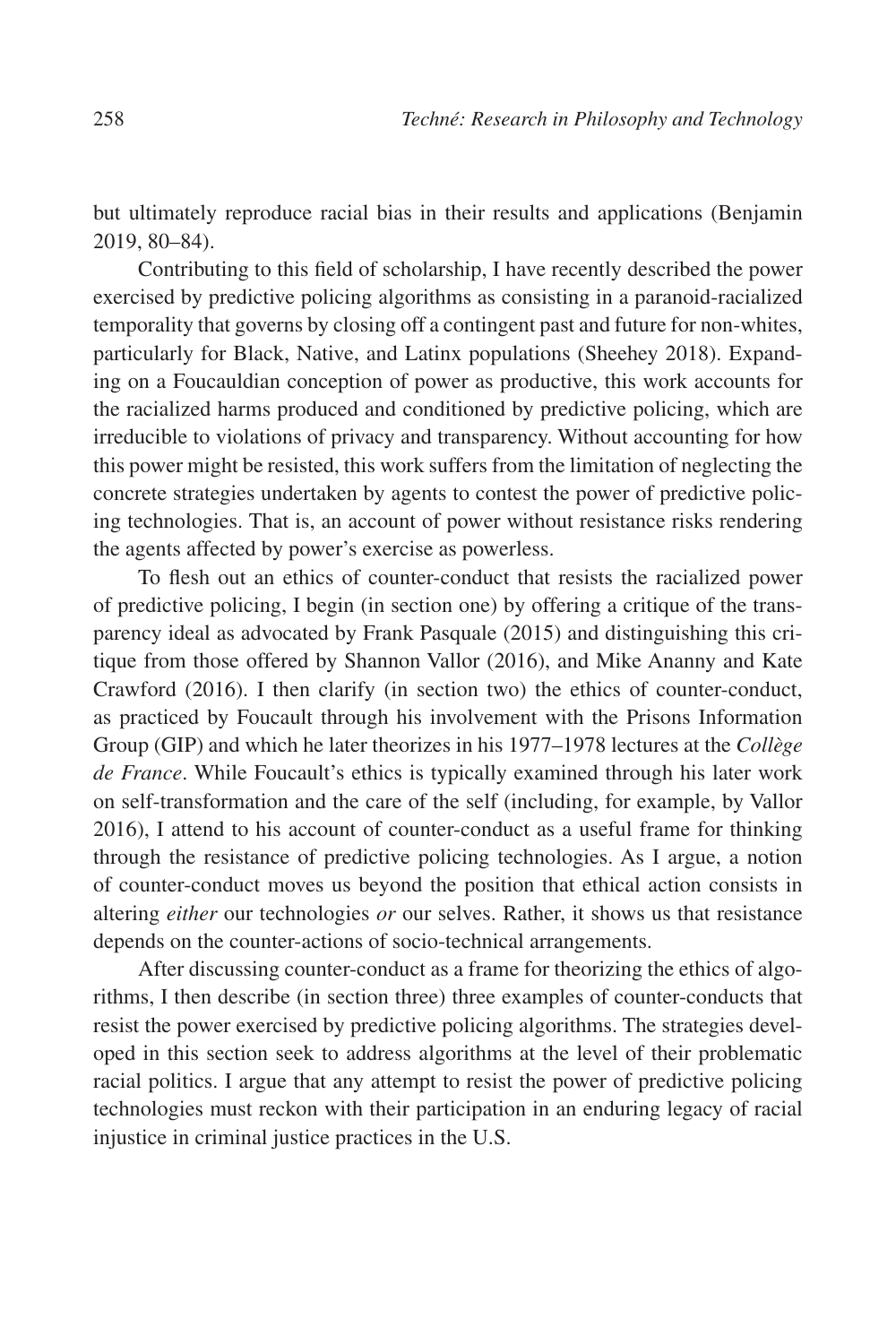#### **1. The Limits of Transparency**

In *The Black Box Society* (2015), Frank Pasquale critically examines the logic of secrecy that governs a variety of large corporations, political institutions, and legal systems. The resulting "black box society" creates an imbalance of power such that while the lives of ordinary citizens are increasingly being surveilled and tracked, the world of commerce is kept opaque, protected by trade secrets, nondisclosure agreements, gag rules, and proprietary technologies. Pasquale presents this logic of secrecy as an epistemic problem having political effects. "Knowledge is power," he writes, "To scrutinize others while avoiding scrutiny oneself is one of the most important forms of power" (2015, 3). Pasquale appeals to norms of transparency and intelligibility as remedies to this problem. He argues, "Secrecy is approaching critical mass, and we are in the dark about crucial decisions. Greater openness is imperative" (Pasquale 2015, 4). Greater transparency is ultimately a means to make complex systems more intelligible. To achieve intelligibility, Pasquale argues for transparency being enforced through the use of auditors who ensure the fairness of algorithmic systems used by corporations.

A central problem with the ideal of transparency is that it reduces ethics to the purview of epistemology. By construing the ethical harm of algorithmic systems as epistemic, i.e., as one of secrecy or opacity, the remedy for ameliorating this harm is necessarily framed as epistemic.<sup>3</sup> Here ethical action consists primarily in *knowing* how an algorithm generates its results in order to remedy the epistemic harm of opacity. According to the transparency model, predictive policing systems would be ethically improved if we could observe and know exactly what went into their algorithms to produce their particular predictions. While I agree that making predictive algorithms more transparent is important for ameliorating some of their harmful effects, I do not think this is sufficient for addressing the power exercised by these algorithms. Even if we knew exactly how the algorithm produced its results, this does not address the surrounding conditions that inform and affect these results—e.g., the enduring legacy of structural racism that conditions the entire criminal justice system in the U.S. The danger here is that the transparency model potentially hides problems that are irreducible to opacity. The ethical challenge presented by predictive algorithms is not just that the public has no knowledge of how they work, but also that the algorithms often encourage law enforcement to target people who have historically been subjected to higher rates of incarceration, surveillance, and brutality.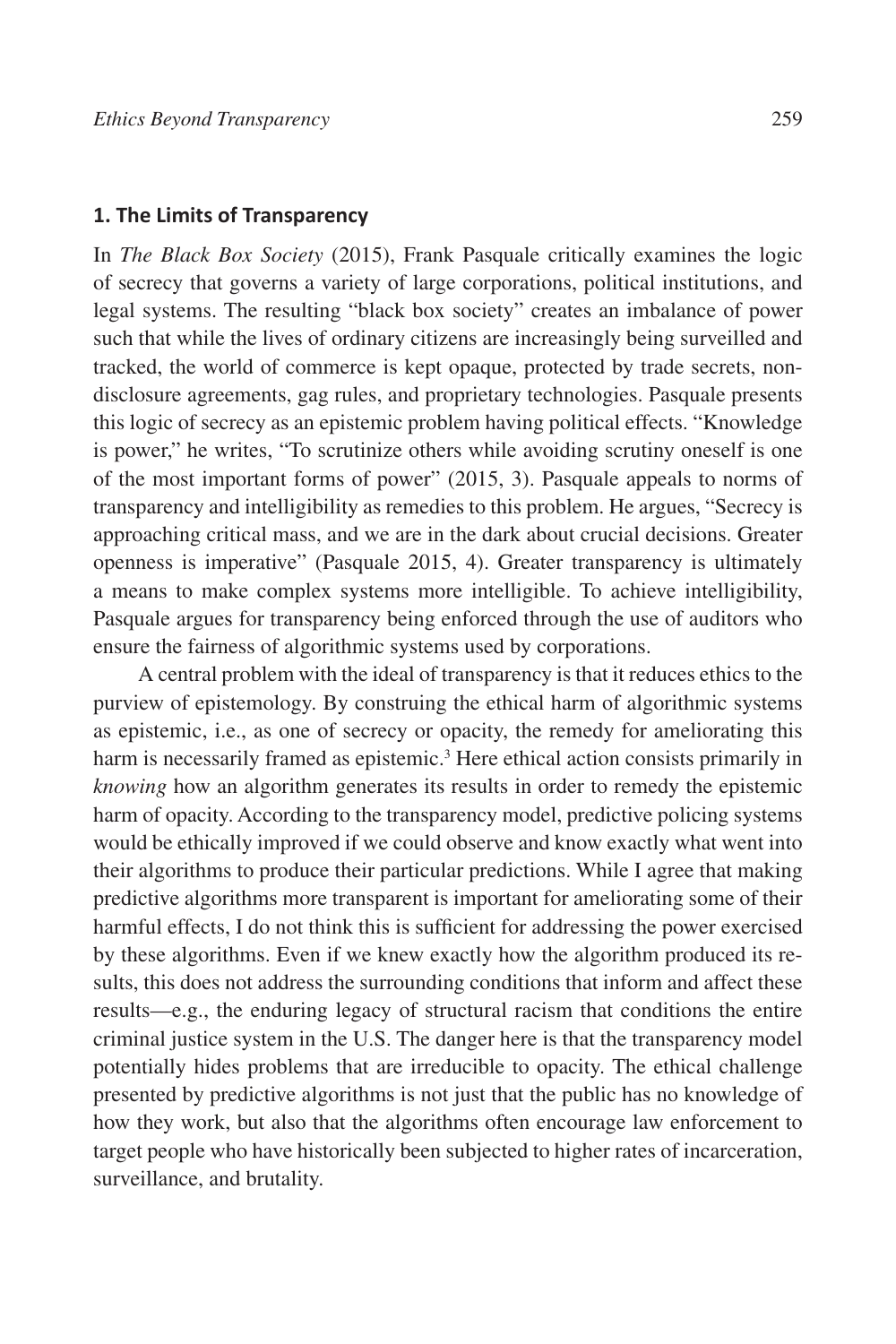Other scholars have also critiqued transparency as a normative value for the use of technology. Shannon Vallor (2016), and Mike Ananny and Kate Crawford (2016), for instance, have critiqued the way an ethics of transparency privileges truth above other ethical norms. In *Technology and the Virtues*, Vallor argues that the "cult of transparency" which guides a "sousveillance society" promotes an impoverished understanding that does not contribute to human flourishing (2016, 188). In a sousveillance society, citizens participate in multiple forms of watching and being watched through wearable tracking devices. Devices like Fitbits and Apple watches function as sousveillance technologies designed to make our actions, habits, and bodies more transparent to us. For Vallor, this ideal of transparency is troubling because it unquestioningly prioritizes truth over other moral values like trust, compassion, humility, and respect, all of which add to the richness of moral life and encourage human flourishing (Vallor 2016, 192). What results is a reduction of the plurality of ideals that populate ethical life and reflection.

Akin to Vallor, Ananny and Crawford show the limits of the transparency ideal and its prioritization of truth in the context of governing algorithms. On their view, transparency functions as an epistemic norm that assumes a direct correspondence between observation and truth—the more we can see and observe about a thing, the more truth we will have about it (Ananny and Crawford 2016, 2). As Ananny and Crawford note, the tacit assumption involved in appeals to transparency is that "*seeing* a phenomenon creates opportunities and obligations to make it accountable and thus to *change* it" (2016, 2). This ideal is problematic not only because the inner workings of technical systems can be impervious to observation, but also because it assumes that seeing is equivalent to understanding. That is, even if we could observe the inner workings of complex systems like algorithms, that does not mean we thereby understand them (Ananny and Crawford 2016, 9). What is needed, they suggest, is an alternative conception of algorithmic accountability that aims at understanding how these systems work across networks of humans and nonhumans (Ananny and Crawford 2016, 11).4

My own critique about the reductive feature of appeals to transparency differs from, but also enriches, those offered by Vallor (2016) and Ananny and Crawford (2016). I locate the reductive problem of the transparency ideal in terms of the way it frames both ethical challenges and solutions solely in terms of epistemology. This intervention is a metaethical perspective that implicitly informs Vallor's and Annany and Crawford's critiques. Vallor's point about the reductive way in which transparency prioritizes truth as *the* ethical value can be understood as privileging an epistemic norm—truth—over other norms that are not only or entirely epis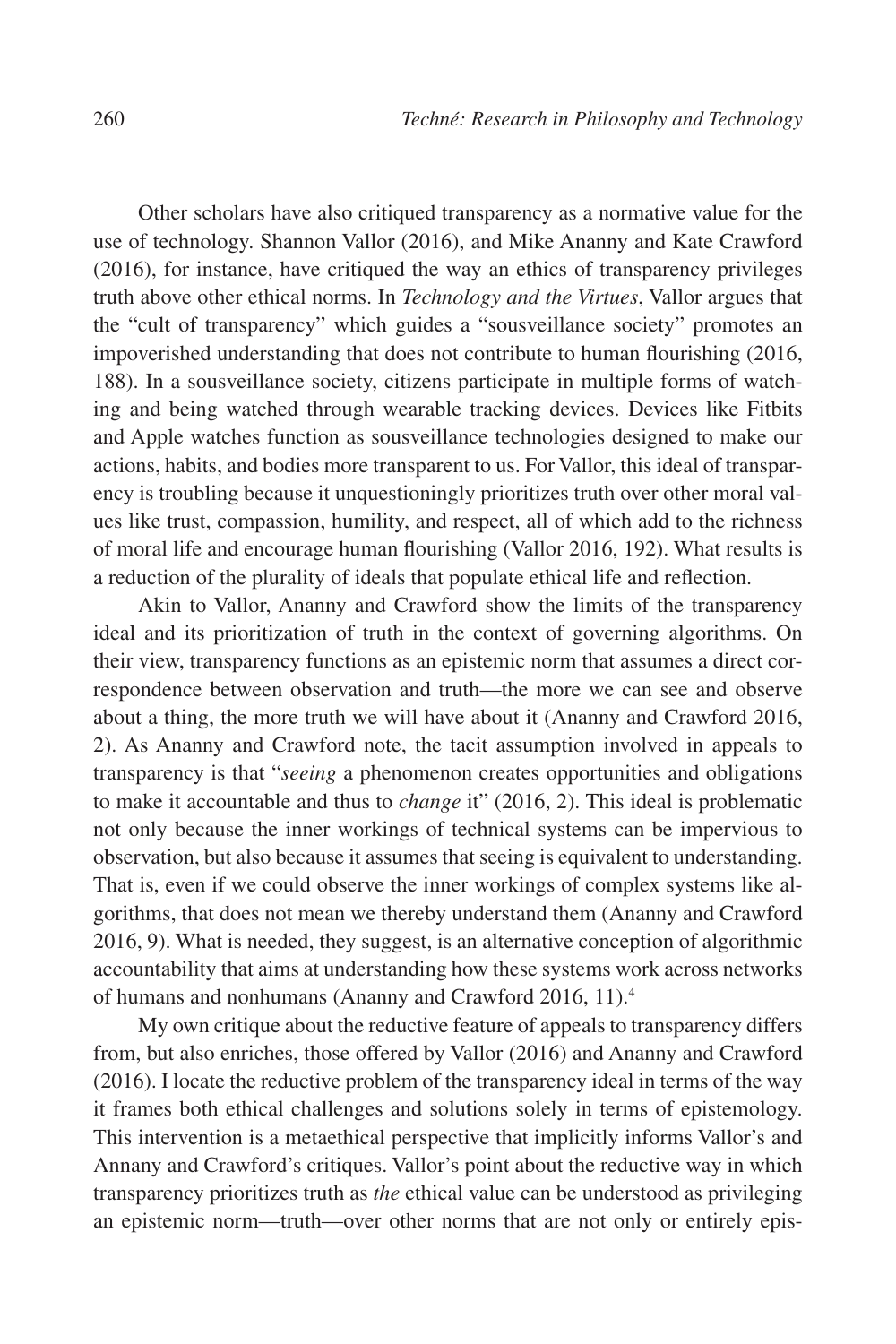temic (e.g., compassion and respect). This metaethical perspective also informs Ananny and Crawford's critique of the conflation of observation with truth that is at work in appeals to transparency. Observation is taken as the epistemic process that will address the need to make algorithms more accountable (Ananny and Crawford 2016, 2). The epistemic reduction here assumes that accountability is only an epistemic issue requiring observation as its epistemic solution.

The perspective I offer suggests that we think about ethics less as an epistemic problem than as a problem for conduct or practice.<sup>5</sup> I develop this ethical framework in the following section by drawing on the practical and theoretical work of Foucault.<sup>6</sup> My account of ethics as counter-conduct is helpful, I suggest, because of the way it understands ethics not from a perspective outside of power, but as something immanent and responsive to power.

## **2. Ethics as Counter-Conduct**

In the early 1970s, Foucault famously cofounded and participated in an activist organization dedicated to circulating information about conditions of prisons through first-hand accounts of prisoners themselves. This organization, *Le Groupe d'information sur les prisons* (the Prisons Information Group or GIP), took on the task of not only making the realities of prison life more transparent to a larger public, but of resisting these realities as intolerable.<sup>7</sup> That is, in resisting conditions of prison life, members of the GIP assumed a practice of "active intolerance" (Zurn and Dilts 2016, 2). The GIP did not engage the reformist work of fixing the prison system but of contesting its violence and subjugation of prisoners. Through the collaborations of intellectuals, activists, and incarcerated people, the GIP published prison questionnaires and demands in the form of pamphlets and booklets, and disseminated this information through press conferences, public performances, and the production of a documentary. It also incited several revolts and hunger strikes in various French prisons (Zurn and Dilts 2016, 5).

As several scholars have argued, Foucault's involvement with the GIP would inform his theoretical work, interests, and methods, perhaps most notably with the publication of *Discipline and Punish* in 1975 (see Hoffman 2012, 2014; Demers 2015).8 Perry Zurn and Andrew Dilts suggest, moreover, that the collaborative and critical nature of the GIP serves as a model for rethinking the divide between theory and practice and allows us to "recenter Foucault as both a collaborator and an abolitionist" (Zurn and Dilts 2016, 7). Against the separation of theory and practice, Foucault insists that theory is itself practice and practice is already theory (Foucault and Deleuze 1989). As he suggests in a well-known exchange with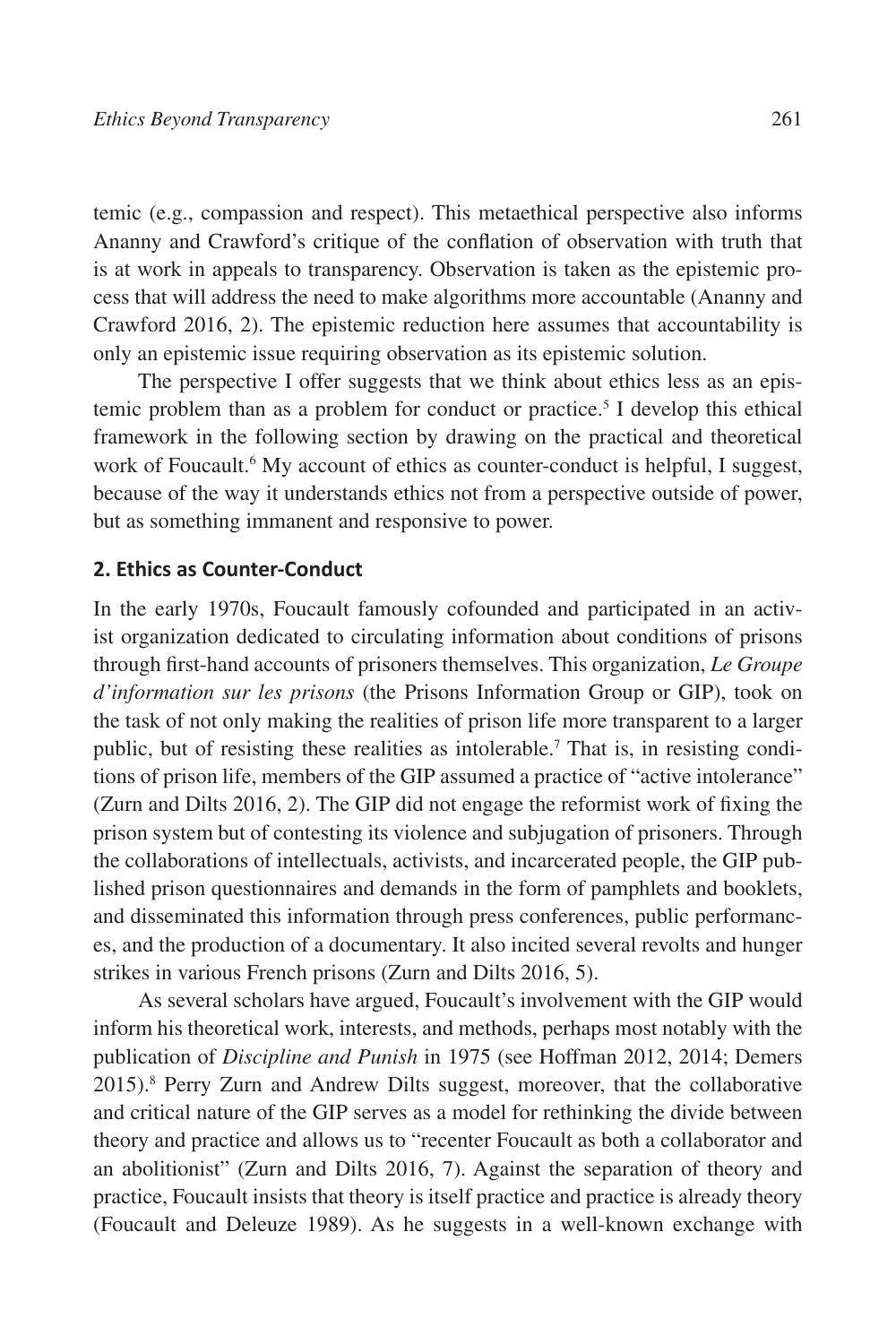Gilles Deleuze from 1972, understood as *practice*, theory is a "struggle against power . . . it is an activity conducted alongside those who struggle for power, and not their illumination from a safe distance. A 'theory' is the regional system of this struggle" (Foucault and Deleuze 1989, 75–76).

Foucault's engagement with the GIP and his reflections on the theory-practice relation in the same period is, I suggest, instrumental for understanding his later conception of ethics as counter-conduct. That is, Foucault's participation in practices of resistance with the GIP is already theory—a regional system of a struggle against disciplinary power. As practice, Foucault's theory of ethics as struggle, resistance, or counter-conduct insists on the collaborative nature of resistance. This is significant, I argue, because it wrests us away from the idea that ethics as counter-conduct is Foucault's unique invention, or the result of his intellectual inquiries into historical conditions of power formations. Rather, counter-conduct is the theoretical distillation of struggle with and for power practiced by a variety of agents, and extends beyond the context of French prisons in the early 1970s. It is a concept that functions less as the singular contribution of a French scholar than it is a tool for constructing theory as practice.<sup>9</sup>

In a lecture from 1 March 1978 at the *Collège de France*, later published as *Security, Territory, Population*, Foucault deploys the concepts of conduct and counter-conduct to analyze sixteenth-century techniques of governmentality linked to what he calls "pastoral power." As Arnold Davidson suggests, these concepts offer a hinge which connects Foucault's earlier work on power with his later turn toward ethics (Davidson 2011, 26). This connection comes to the fore when we consider how Foucault increasingly utilizes the language of conduct to describe what he means by power. Power, as he puts it in a 1982 essay, can be understood as a "conduct of conducts"—that is, a way of acting on the actions of others (Foucault 2000, 341). Here Foucault clarifies a direct relation between power, conduct, and governmentality:

Basically, power is less a confrontation between two adversaries or their mutual engagement than a question of "government." This word must be allowed the very broad meaning it had in the sixteenth century. "Government" did not refer only to political structures or to the management of states; rather, it designated the way in which the conduct of individuals or of groups might be directed—the government of children, of souls, of communities, of families, of the sick. . . . To govern, in this sense, is to structure the possible field of action of others. (Foucault 2000, 341)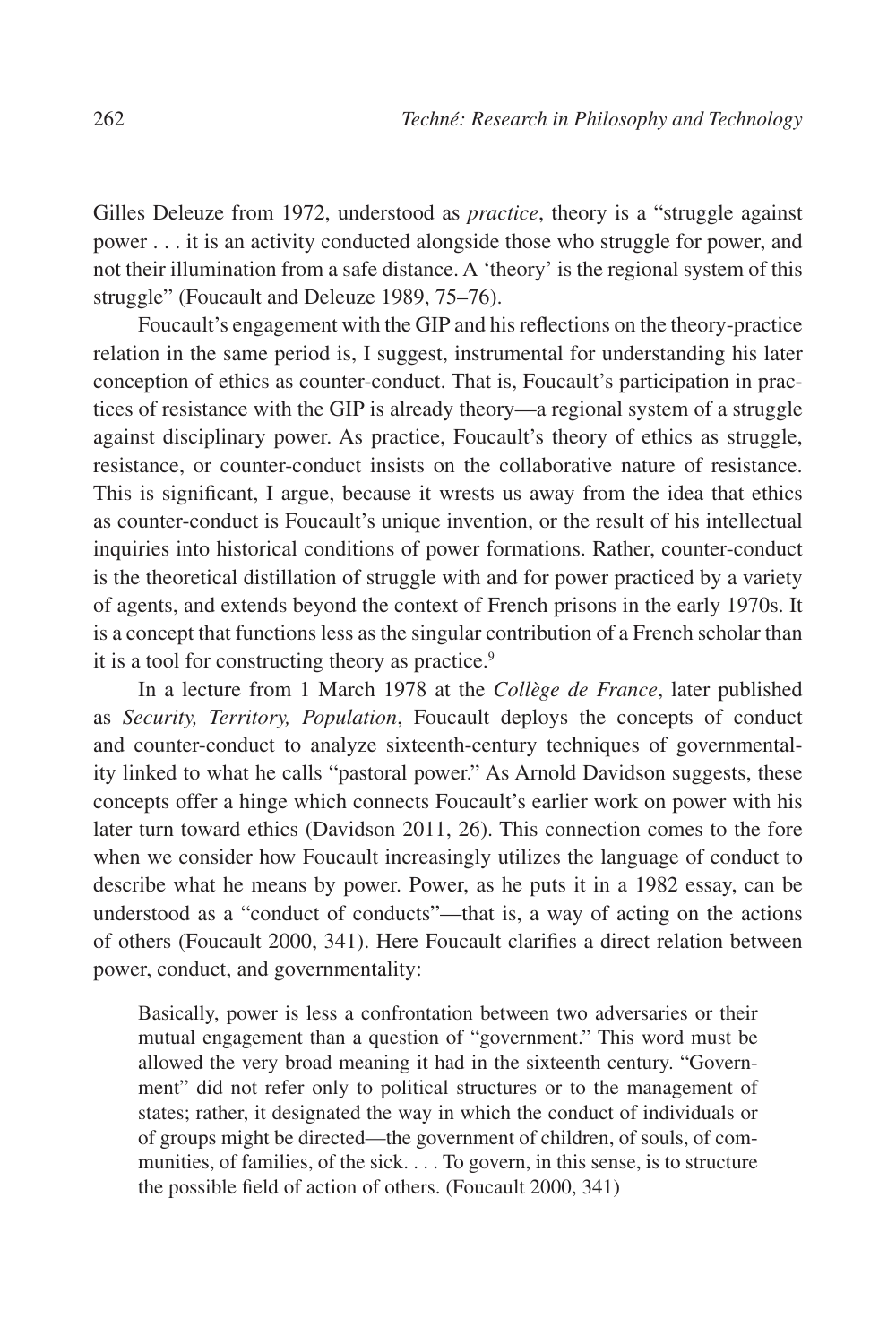Conduct can be understood as the activity and object of power. It refers simultaneously to the activity of conducting (i.e., directing) and to action as the object of this activity. If conduct names what Foucault means by power (or governmentality), then counter-conduct designates what he means by ethics—acts that counter or resist the conduct of power. Counter-conduct refers to "the sense of struggle against the processes implemented for conducting others" (Foucault 2007, 201). Hence, Foucault's lecture makes explicit a concept of ethics as conducts of resistance or struggle, which was implicit in his collaborative practice with the GIP several years prior.<sup>10</sup>

The historical practices of resistance outlined by Foucault in these lectures take governmentality, specifically the pastoral mode of governmentality, as their primary target of contestation. In the sixteenth century, a specific form of power emerges through the Christian pastorate that assumes the objective of governing the conduct of men and women. Pastoral power bears affinities with the form of power Foucault described in *Discipline and Punish*, published in 1975. Like disciplinary power, the Christian pastorate is an individualizing power that functions by acting on individuals with the aim of directing their behavior.<sup>11</sup> To fulfill this aim, pastoral power both relies on and produces knowledge about individuals, especially concerning the state of their soul, through techniques like the examination of conscience (Foucault 2007, 183–84). Such techniques function to create a relationship of subordination between an individual and their spiritual director. In the midst of this formation of pastoral power, Foucault locates several revolts of conduct undertaken by individuals and groups within convents and political institutions whose object was "to be conducted differently" and "to escape the direction by others" (2007, 194–95).<sup>12</sup> In other words, these movements of resistance were concerned with the conducting activity of power and were developed in direct relation to it.

For Foucault, counter-conduct does not exist in complete exteriority to power, but rather bears an immanent relation to it. As he notes in *Security, Territory, Population*, "the struggle was not conducted in the form of absolute exteriority, but rather in the form of the permanent use of tactical elements that are pertinent in the anti-pastoral struggle, insofar as they fall within, in a marginal way, the general horizon of Christianity" (Foucault 2007, 215). A year prior in the publication of the first volume of *The History of Sexuality*, *The Will to Know*, Foucault makes a similar point about the relationship between power and resistance. There he writes, "[w]here there is power, there is resistance, and yet, or rather consequently, this resistance is never in a position of exteriority in relation to power" (Foucault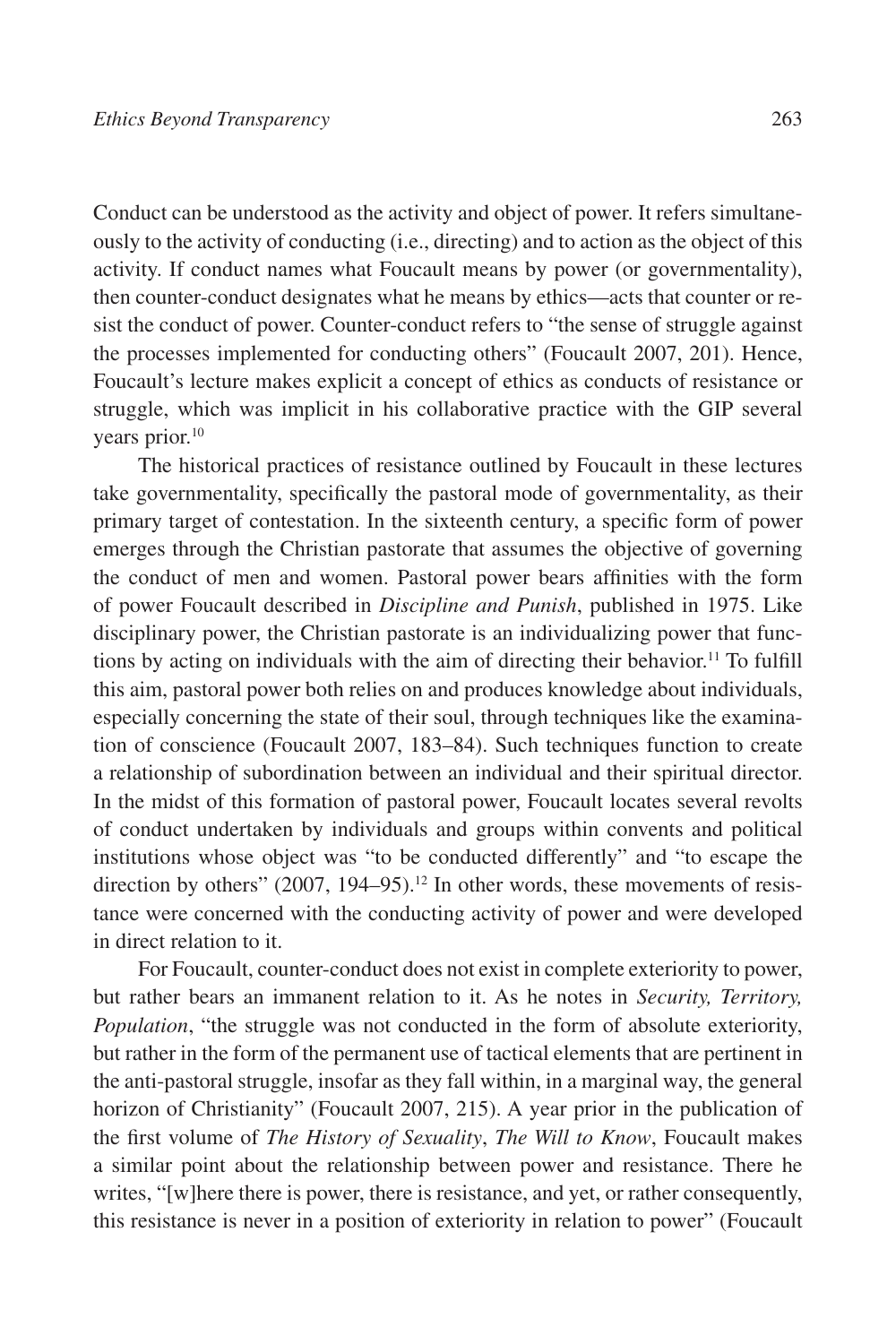1978, 95). Resistance is thus not outside of power, but is contemporaneous and coterminous with it.

A few consequences follow from this view. First, against the idea that power is totalizing or all-encompassing, Foucault suggests that power is accompanied by a plurality of fractures, contestations, and counter-movements. Contrary to critics who claim that Foucault's analyses of power evacuate subjects of any sense of agency, his attention to acts of resistance and counter-conduct point toward how agents can transform power relations (Smart 1982; Deveaux 1994; Newton 1998; Caldwell 2007; Bevir 2011). Second, just as there are multiple forms of power, there are multiple strategies of resistance whose efficacy partly depends on addressing the object, tactics, and techniques of specific modes of power. "Hence," Foucault explains, "there is no single locus of great Refusal, no soul of revolt, source of all rebellions, or pure law of the revolutionary. Instead there is a plurality of resistances, each of them a special case" (Foucault 1978, 95–96). Third, power and resistance share certain tactical elements that can be used to bolster a particular mode of governing our conduct or to create a counter-conduct. The form resistance takes is parasitic to the form that power assumes. As Foucault makes clear in the lectures from *Security, Territory, Population*, counter-conduct arose as a specific way to resist the type of power that took the conduct of people as its object. Thus, counter-conduct acts on the same material as pastoral power—conduct—but acts on it differently and for different ends.

Foucault lands on the concept of counter-conduct in his lecture after considering other alternatives for designating what he means by resistance. He rejects notions of 'revolt,' 'disobedience,' 'insubordination,' 'dissidence,' and 'misconduct' for being either too strong, too weak, too localized, too sacrilizing, and too passive respectively. Unlike these other terms, counter-conduct allows him to analyze the dimensions or components involved in "the way in which someone actually acts in the very general field of politics or in the very general field of power relations" (Foucault 2007, 202). The focus here is less on the people behind the actions than on the actions themselves and the ways in which they are performed. This also enables a way of identifying and grouping certain counter-conducts together to specify their features.13 Counter-conduct offers a useful heuristic for thinking through the ethics of predictive policing. It is helpful, I argue, because it directs us toward practices of contestation that struggle against the power deployed in predictive policing, and resist the reformist tendencies of technocratic solutions as exemplified in appeals to transparency. In the next section, I develop three strate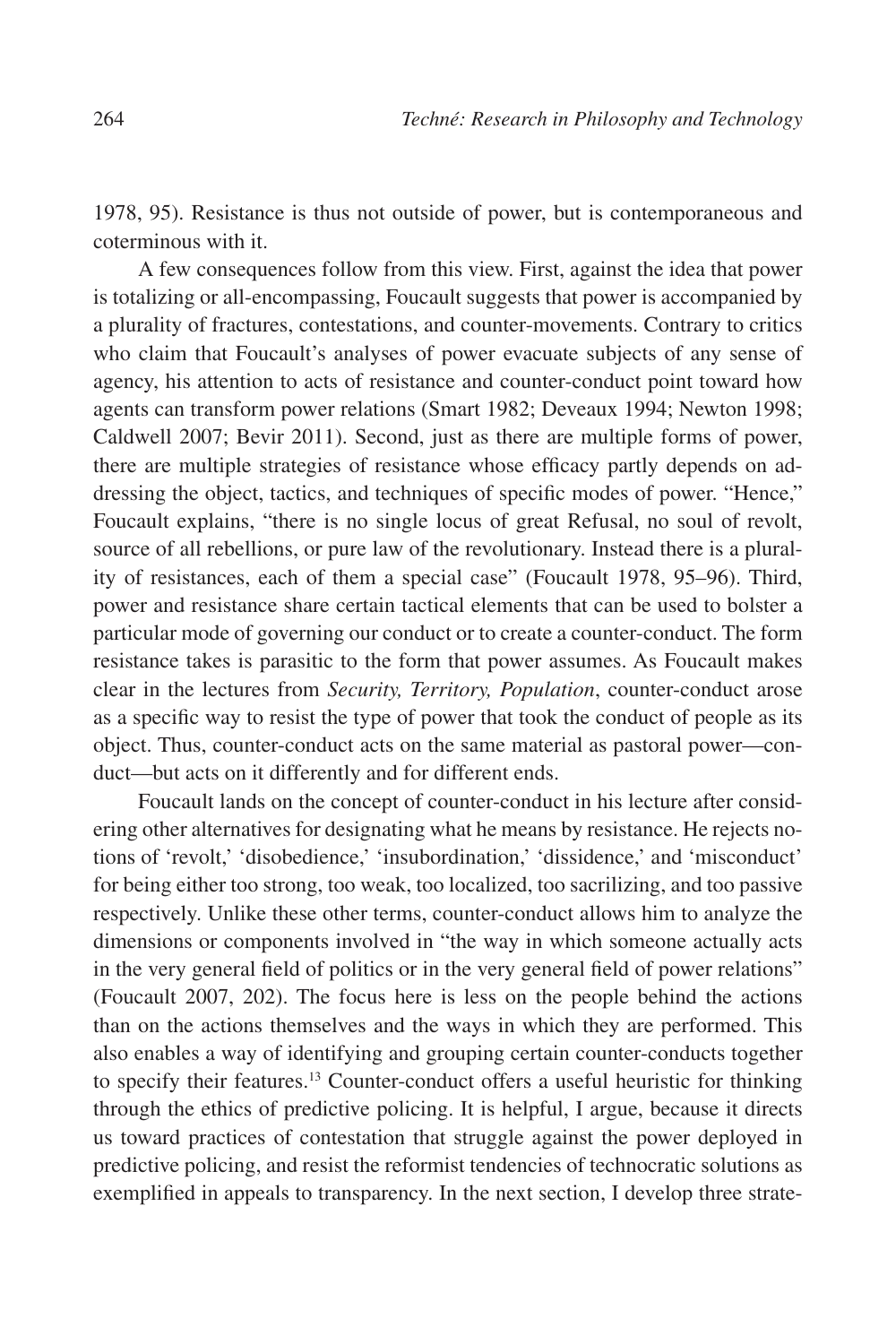gies of counter-conduct that contest predictive policing's exercise of power as it perpetuates racial injustice.

## **3. Counter-Conduct and Predictive Policing**

Against the tendency to think that technology can be detached from the context in which it is created and mobilized, I begin by attending to the ethical challenges that arise with the entanglements of specific conducts. If the power of predictive policing is distributed across a network of agents (law enforcement officers, programmers, academic researchers, social service workers) and technologies (algorithms, computer databases, historical crime data, police dashboards), then we ought to understand resistance or counter-conduct as dispersed similarly along socio-technical relations. This is to say that resistance will depend on the joint techniques of humans and machines.

In what follows, I outline three distinct strategies of counter-conduct for resisting the power of predictive policing. These strategies are distinct insofar as they aim at resisting different aspects of predictive policing, from the algorithms deployed to generate predictions about crime and possible criminal actors, to the law enforcement personnel who make use of these algorithms, to the specific bodies affected by this practice. In outlining these three methods of resistance, I am suggesting that I do not see a single solution to the problem of racial injustice at work in predictive policing.

## *3.1. Counter-Conduct 1: Auditing the Algorithm*

The audit is historically tied to the domain of finance and accounting and refers to a systematic assessment of accounts, records, books, and documents of an organization by an independent body in order to ascertain the fairness and accuracy of its financial statements (Puttick and van Esch 2007, 1–4). In the context of information systems, the audit has been used to examine the efficiency and effectiveness of a system's infrastructure. Similar to the financial audit, algorithmic audits have been conceptualized as a means for identifying an algorithm's internal logic in order to make it more fair and trustworthy (Burrell 2016, 9). In *The Black Box Society*, Pasquale, for instance, argues that algorithms could be regulated by relying on "trusted auditors" who have access to the algorithm's code and ensure that it is non-discriminatory (2015, 141). Distinct from financial audits and information system audits, social audits were developed in the 1970s as field experiments designed to detect and diagnose various forms of discrimination. These were originally used by government researchers in the U.S. to identify racial discrimination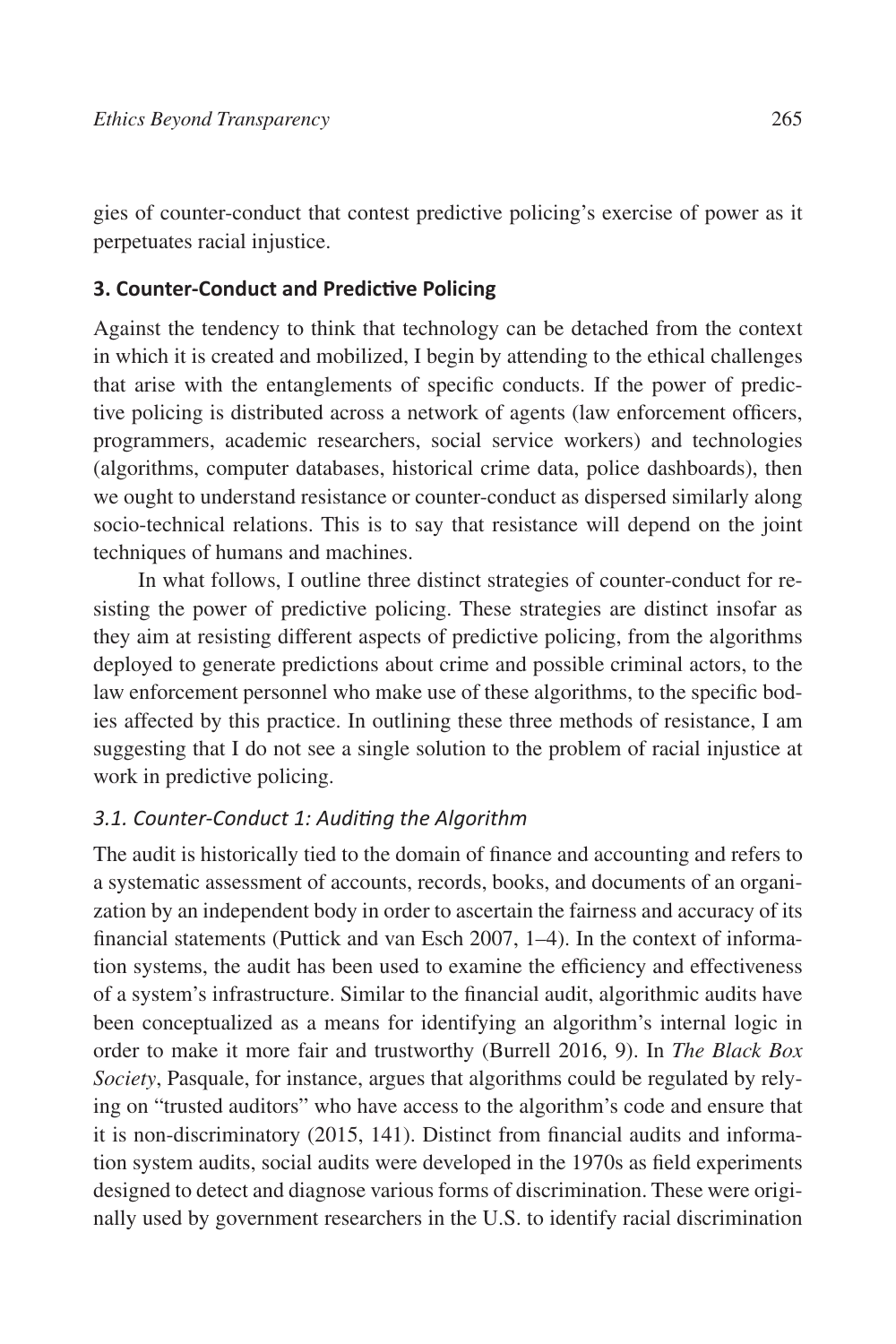in housing.14 Christian Sandvig, Kevin Hamilton, Karrie Karahalios, and Cedric Langbort have recently outlined a set of idealized algorithmic audit studies designed to investigate discrimination on online platforms (2014, 8).

In 2016, researchers at RAND Corporation undertook an external audit of the Chicago Police Department's pilot Strategic Subject List (SSL) program. In their study, Jessica Saunders, Priscilla Hunt, and John S. Hollywood identify the impact of the SSL on individual- and city-level gun violence. Drawing on mixed methods, including statistical analysis, interviews with police officials, and observation of COMPSTAT (a police management tool) meetings, the authors demonstrate that subjects on the SSL were neither more nor less likely of becoming a victim of a homicide or shooting, thus indicating the limits of the SSL for predicting and preventing violent crime in Chicago (Saunders, Hunt, and Hollywood 2016, 361–63).15 Furthermore, their study reveals that individuals on the SSL were more likely to be arrested for a shooting, suggesting that the SSL led to "increased contact with a group of people already in relatively frequent contact with police" (Saunders, Hunt, and Hollywood 2016, 363). Hence, the results of this research shows SSL to be ineffective in its aim of decreasing violent crime, while also raising the incidence of arrest for individuals and groups (ostensibly victims) that are routinely subjected to higher rates of police suspicion and surveillance.

Despite being limited to the first iteration of the SSL, this audit can be understood as highlighting a strategy of counter-conduct for resisting predictive policing.16 The aim of this strategy, which I call "auditing the algorithm," is to assess the particular effects of a predictive policing algorithm. Without accounting for the *effects* of these technologies, we will not know, for instance, whether they are effective in achieving their aims, whether their predictions reflect racial bias, or whether they result in over-policing. That is, auditing an algorithm is a way of tracking what an algorithm *does* and the results of its activity. While the concept of auditing has typically been used by scholars in new media studies as a response to problems of algorithmic opacity, I find it useful as a method for tracking the effects of algorithmic power rather than illuminating the inner workings of a black box (Burrell 2016; Sandvig et al. 2014; Pasquale 2015). This is a strategy of counterconduct insofar as it offers a way of assessing the power of predictive policing algorithms—what they do, to whom, and for what purpose. Hence, auditing the algorithm functions as a form of resistance by enabling subjects targeted by predictive policing to track how it has governed them such that they might contest this exercise of power.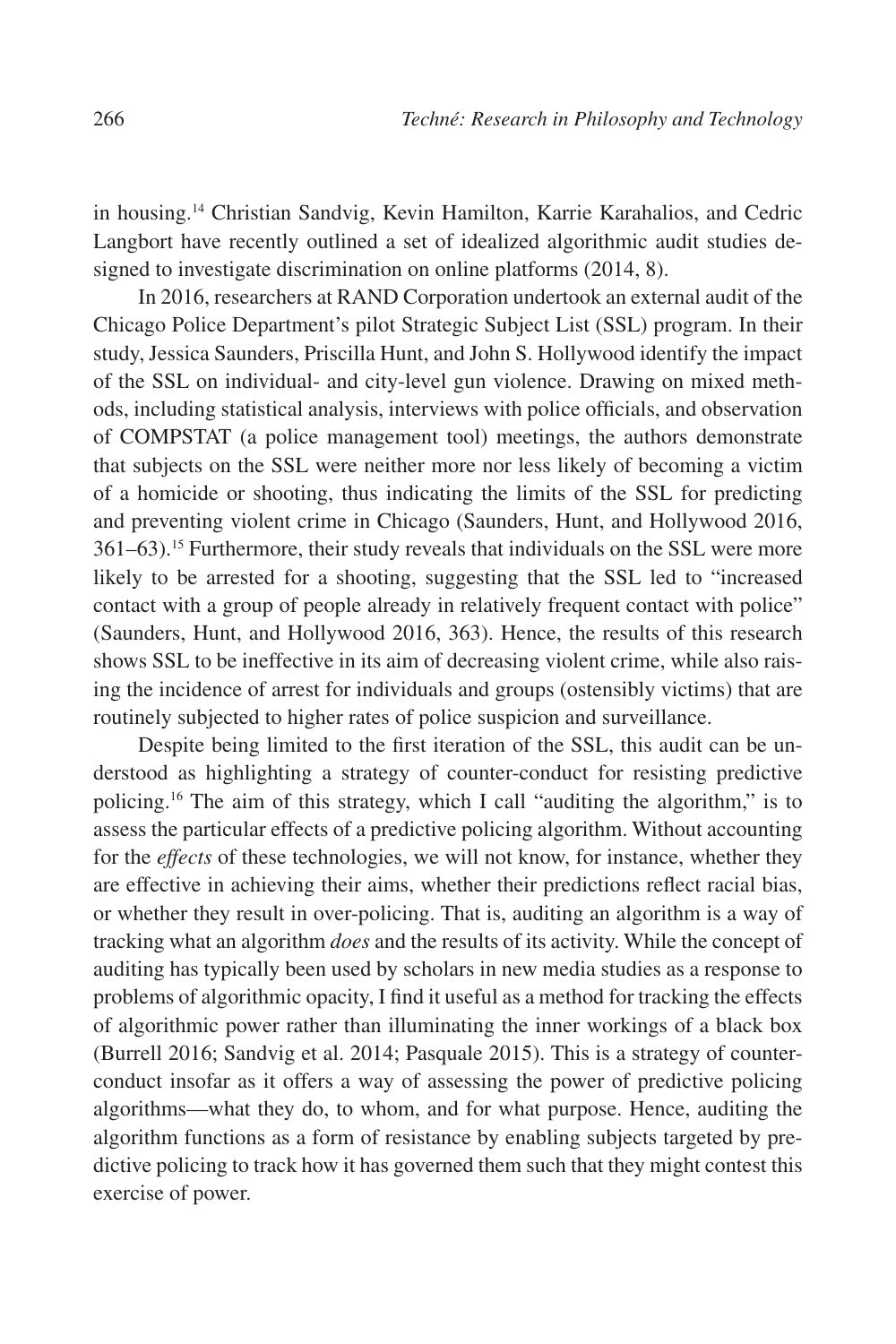My approach to the strategy of auditing algorithms combines features of the financial and social audits. Like the financial audit, the auditing of predictive policing algorithms would rely on systematic assessments made by independent researchers or auditors. These assessments would be conducted in the service of comprehending the effects of algorithmic power, and thus, like social audits, could be used to detect forms or patterns of discrimination. As with the RAND study of the SSL described above, it is important that the audits of predictive policing algorithms be undertaken by an independent body of researchers who do not share the interests of police agencies, city officials, or programmers for the assessment to be fair and accurate. Currently these assessments are conducted by nonprofit agencies like the RAND corporation and the American Civil Liberties Union (ACLU). An independent body of algorithmic auditors does not yet exist and there are no standard set of regulations or procedures for auditing algorithms. While a set of standards for auditing algorithms need not exist for this to function as a strategy of counter-conduct, it would lend a sense of unity and coherence to otherwise disparate auditing methods. Likewise, creating an organization of algorithmic auditors would resolve any uncertainty about the agents responsible for auditing these technologies. In attending to the discriminatory effects of predictive algorithms, auditing would not only represent a descriptive practice of reporting what an algorithm does, but would be self-consciously involved in the resistant practice of contesting the disproportionate impact of the algorithm's actions. As a mode of counter-conduct, the auditing of algorithms expresses a concern for those affected by predictive policing's exercise of power.

# *3.2. Counter-Conduct 2: Altering the Algorithm's Implementation*

The developmenet of the Chicago Police Department's Strategic Subject List was inspired by the work of Yale sociologist, Andrew Papachristos, who applies a public health approach to the study of violence. In a study from 2015, Papachristos and his co-authors show that 70 percent of nonfatal gunshot victims in Chicago can be located in a network of less than six percent of the city's overall population (Papachristos, Wildeman, and Roberto 2015, 143). What this suggests is that gun violence, like infectious disease, is concentrated in rather small social networks. Violence thus "spreads like an infection among individuals as they engage in risky behaviors" (Papachristos, Wildeman, and Roberto 2015, 1). On the basis of this analogy between violence and disease, Papachristos advocates for treating violent crime as a public health problem. Hence, interventions of violent crime "must be conducted with a victim-centered public health approach in mind—one based on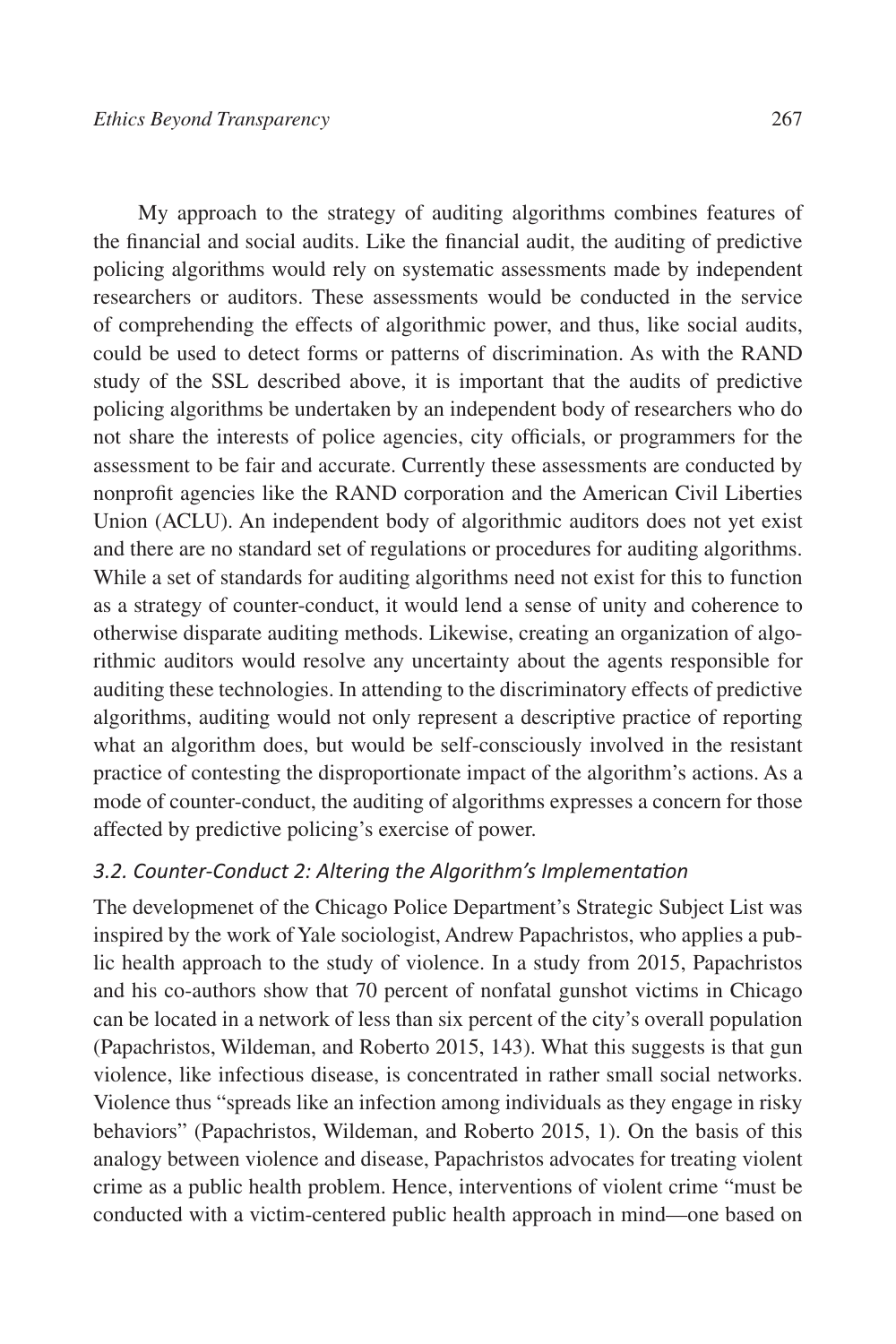risk assessment and observation, rather than prediction—that involves not just law enforcement, but social services and community members" (Papachristos, Wildeman, and Roberto 2015, 1).

In spite of the serious limitations presented by a public health approach to crime (as I discuss below), the idea that we understand and respond to crime differently than we currently do highlights another type of counter-conduct to predictive policing, albeit one that is more radical in orientation than the reformist model offered by Papachristos: altering the implementation of the algorithm. This strategy of counter-conduct is less concerned with the results of algorithms like the SSL, but rather seeks to alter such problematic implementations of predictive algorithms by suggesting alternative applications that do not rely on police or policing. It thus contests current uses of predictive algorithms that contribute to toxic policing practices like overpolicing, hyper surveillance, aggressive patrolling, augmented sentencing, and police brutality. This strategy is distinct from the others insofar as it aims at intervening in the algorithm's execution—how it is used—rather than in its design or construction. In some cases, altering the algorithm's implementation may require more severe measures up to and including not using the algorithm altogether. For example, given the unreliability of the SSL as a predictive tool as well as its disproportional impact on Black men and women, it would be best to cease using it entirely.<sup>17</sup>

Altering an algorithm's implementation in the context of predictive policing draws on the idea that there are other methods for crime prevention. Policing is a method of crime response and prevention that depends on a particular conception of crime as a matter of unlawful acts undertaken by groups and individuals, with arrest, trial, and eventual incarceration of those bad actors as *the* solution thereof. The problem with such a conception is that it does not consider how social, historical, and environmental conditions impact both criminal activity, and what is *considered to be* criminal activity. Such conditions call for different types of responses to crime than that of policing precisely because policing does not address these underlying conditions and may even exacerbate them. In the words of Aderson B. Francois, they require "less coercive social tools to deal with the trauma of economic distress, family dislocation, mental illness, environmental stress and racial discrimination that often masquerade as criminal behavior" (2015, 1).

Other social tools for preventing crime might take the form of social support from community organizations and social workers, counseling services from clinical psychologists, medical attention from clinicians and doctors, and housing and financial assistance from social service programs.18 This is the model of crime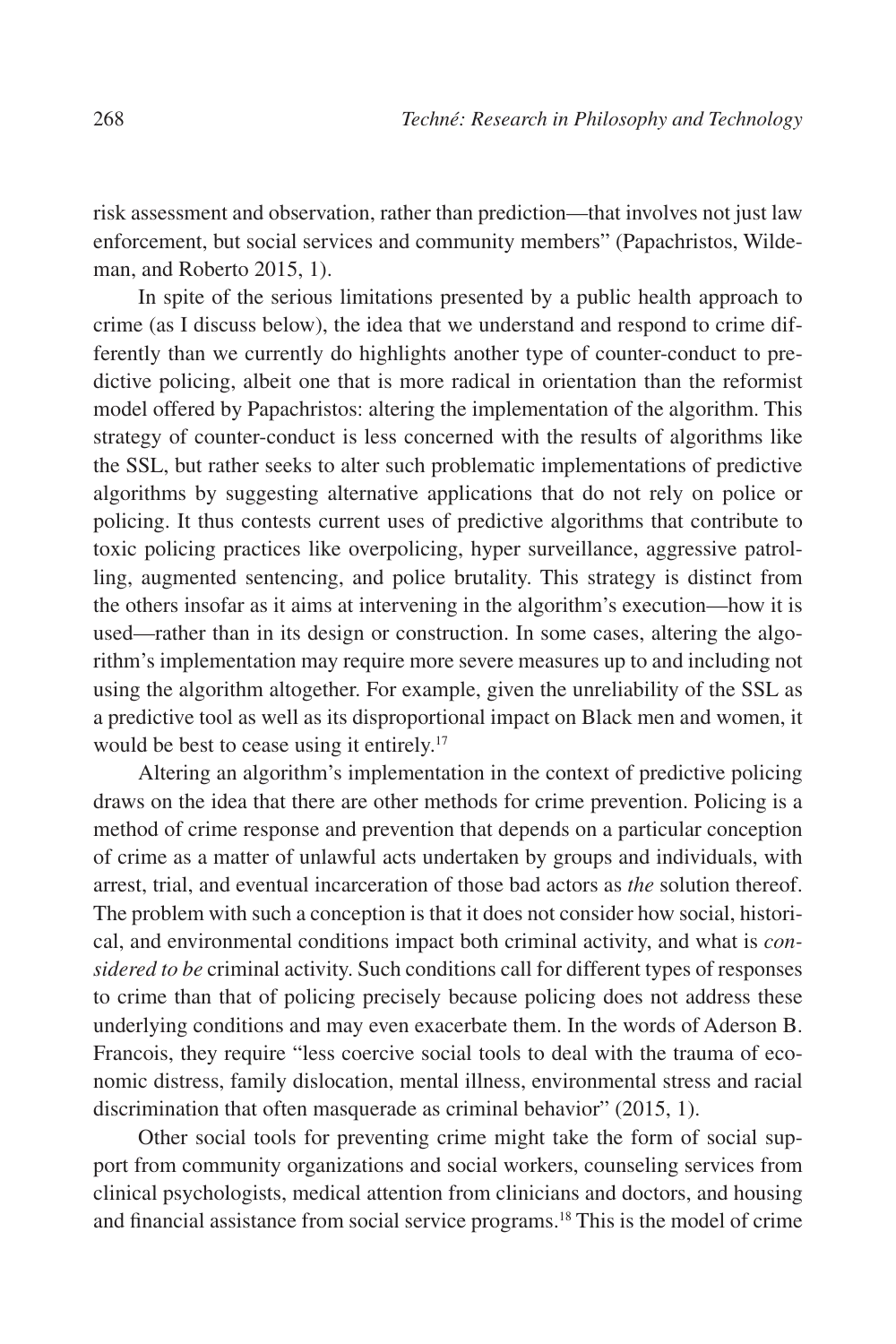prevention championed by Papachristos, but it presents some serious dangers when we consider the biopolitical effects of treating crime as a public health problem. As Foucault reminds us, the medicalization of crime is part and parcel of a disciplinary apparatus that addresses the body of the individual and a biopolitical practice addressing the life and health of the population (Foucault 1978, 1984). Andrea J. Pitts (2015) has also shown how mass incarceration is buttressed by medical institutions that reinforce the structural racism of the prison industrial complex (Pitts 2015, 269–70). Historically, reformist efforts to "humanize" crime prevention—i.e., to provide gentler means of punishment and prevention—have tended to further justify and re-entrench the need for prisons and policing.19 Hence, we should be cautious of drawing on medical and social services as panaceas to the problems presented by policing.

If crime prevention is to address the historical and environmental conditions of crime, it will require measures that are more radical than reformist in nature. Measures including, but not limited to, the desegregation of cities and schools, the redistribution of land and property, reparations for the damages incurred under slavery, Jim Crow, and redlining practices, and the abolition of policing and prisons (Shihadeh and Maume 1997; Davis 2003; Bjerk 2006; Coates 2014). Ta-Nehisi Coates (2014) defends the case for reparations as way of making amends both materially and morally for the brutality and injustices of the past. Injustices including redlining practices which entrenched segregation in cities like Chicago and Los Angeles, creating zones of undervalued and devalued property that were and continue to be subjected to policing. According to Coates, reparations entails more than monetary handouts or payoffs, but involves the (arguably) more difficult work of reckoning ourselves with "our collective biography and its consequences" (2014, 54). Advocates of prison abolition like Ruth Wilson Gilmore argue that in seeking to dismantle the prison system, abolition advances a vision of change through the persistent struggle for freedom.20 Abolitionists reject the idea of relying on police to protect or ensure social welfare insofar as it undermines the welfare of people of color. In practice, abolition seeks to dismantle not only institutions like prisons, but the whole system that supports incarceration. This includes police—an institution isomorphic with prisons—as well as conceptions of crime and criminality and techniques of surveillance such as those deployed through predictive policing technologies.

As a strategy of counter-conduct for resisting predictive policing, advocating for alternative implementations of predictive algorithms identifies and contests a central assumption at work in predictive policing: namely, that policing is the best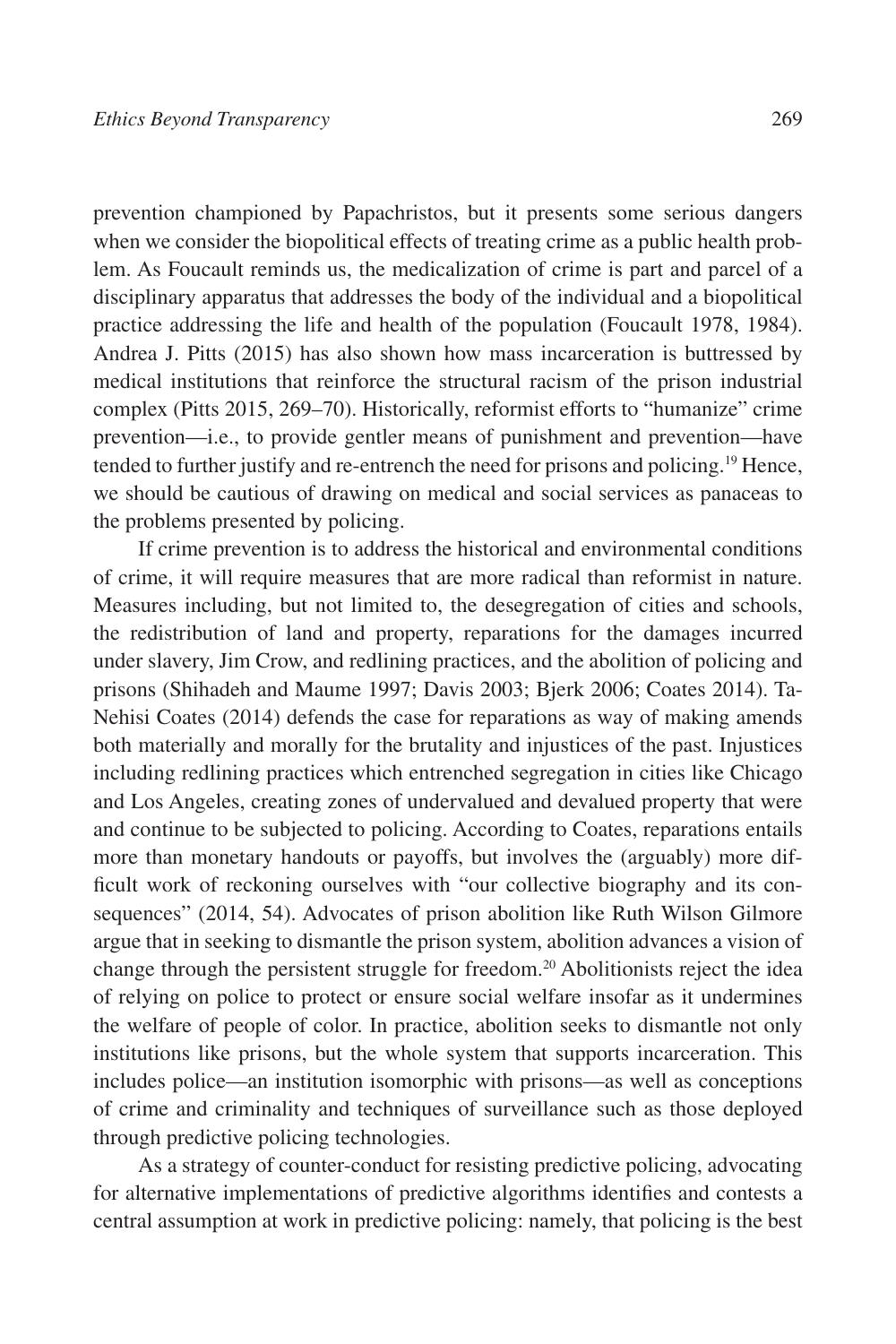way to prevent crime. This is troubling, as Aderson B. Francois contends, because "predictive policing does not and cannot account for the reality that often law enforcement is the default but destructive policy with which American society deals with real and perceived ills in communities of color in general and black communities in particular" (2015, 1). To push beyond this default assumption, predictive algorithms should be utilized by affected communities for methods of crime prevention that address the historical and social conditions contributing to crime. Only then will these algorithms not contribute to the repetition of discriminatory policing tactics that rob the lives of men and women of color through surveillance, incarceration, and brutality.

## *3.3. Counter-Conduct 3: Protesting Predictive Policing*

The killing of seventeen-year-old Laquan McDonald by now-former Chicago police officer Jason Van Dyke in October 2014 sparked city-wide protests across Chicago. Van Dyke shot McDonald sixteen times in response to a call about a teenager breaking into vehicles. After the release of the dashcam footage of the shooting in November 2015, demonstrators took part in a Black Friday shopping boycott, shut down roadways, and called for the removal of Mayor Rahm Emanuel, police superintendent Garry McCarthy, and state attorney Anita Alvarez for their mishandling of the case.<sup>21</sup> During Van Dyke's trial, chants of "16 shots" and "Justice for Laquan" could be heard outside of the courtroom as activists staged "die ins" to protest police violence and the lack of accountability by the Chicago Police Department.<sup>22</sup>

The protests organized around McDonald's death are one of many large scale demonstrations against police brutality that have ignited in cities across the U.S. in response to the killings of Black men and women, including Trayvon Martin, Michael Brown, Freddie Gray, Philando Castile, Terence Cruther, Samuel DuBose, Alton Sterling, Jamar Clark, Jeremy McDole, William Chapman II, Walter L. Scott, Akai Gurley, Laquan McDonald, Eric Harris, Tamir Rice, Kathryn Johnston, Eric Garner, Sandra Bland, Charleena Lyles, Shukri Ali, Deborah Danner, Rekia Boyd, Mya Hall, Miriam Carey, Stephon Clark, Aiyana Stanley-Jones, Botham Jean, Michelle Cusseaux, De'von Bailey, Aura Rosser, Janisha Fonville, Tanisha Anderson, Breonna Taylor, George Floyd, Atatiana Jefferson, Elijah McClain, Rayshard Brooks, and Tony McDade. These demonstrations offer another possible model of counter-conduct for contesting predictive policing. Public protest can both draw attention to and call into question the use of predictive algorithms by police agencies. This strategy of resistance thus serves two functions—it *high-*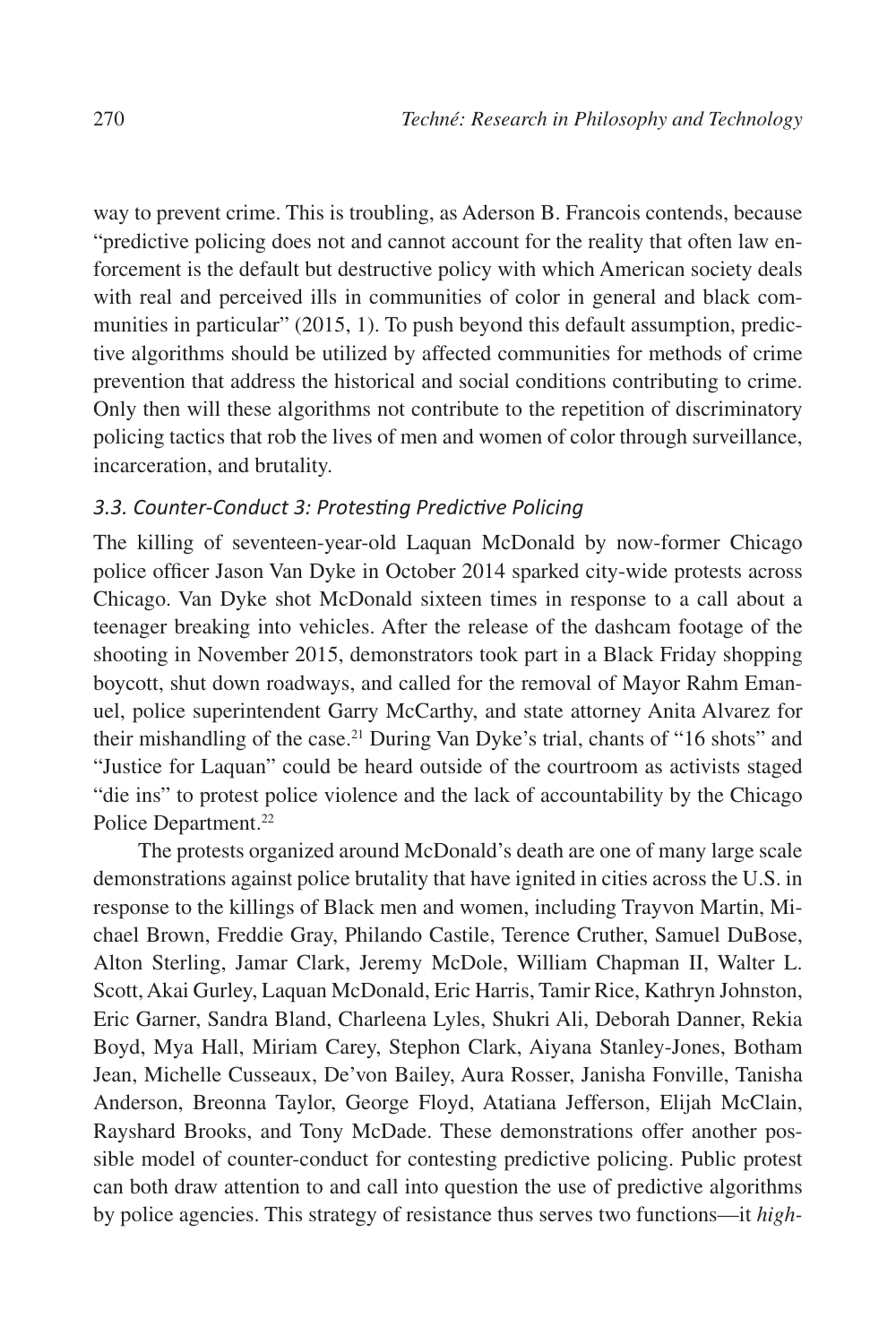*lights* the (mis)use of predictive policing technologies and *contests* the ostensibly benign or "objective" character of such technologies. By taking the form of public protest, a mechanism most immediately associated with racial justice movements, this counter-conduct also serves to underscore the continuity between the racial bias at work in predictive policing and systemic problems of racial injustice operant in the criminal justice system. Through this framework, the racial politics of predictive policing is not an isolated problem, but is continuous with the shootings of unarmed Black men and women by police officers and with the disproportionate arrests and incarceration of Black, Latinx, and Native populations. Hence, this type of counter-conduct directs its contestation to a network of discriminatory policing practices and institutions of criminal justice, which include prisons, courts, and pre-trial sentencing, cash bail, and detention.

A number of local and national movements founded by activists and scholars have organized directly around the cause of resisting the system of mass incarceration via public protest. Co-founded in 1997 by activist-scholars Angela Davis, Ruth Wilson Gilmore, and others in Berkeley, California, Critical Resistance is an abolitionist movement that seeks to eliminate the prison industrial complex through public policy, community organizing, academic research, and coalition building. With chapters in New York, Los Angeles, Oakland, and Portland, Critical Resistance addresses local problems and issues ranging from copwatching, opposing the construction of jails and prisons, participating in community education projects, and campaigning for mental health care.23 Founded in 2000 at a conference held at University of California Santa Cruz, INCITE! adopts an intersectional approach to address state violence directed against communities of color, such as police brutality and genocide, as well violence within these communities, including rape and domestic violence. Today INCITE! has local chapters across the U.S. that aim to end state and personal violence against women, transpeople, and gender non-conforming people of color.24

In Chicago, Black-led organizations like the Black Youth Project 100 (BYP100) have been active in contesting police brutality as well as the use of a gang database by the CPD.<sup>25</sup> This database was generated as a subset of the SSL to track subjects on the list with gang affiliations (Yousef and Moore 2018), and has been used to criminalize Chicago's Latinx, Black, and immigrant communities.<sup>26</sup> Like the SSL, it has been criticized for being prone to error and for having harmful effects on populations that are already subjected to higher rates of police attention. Together with other activist groups like Organized Communities Against Deporta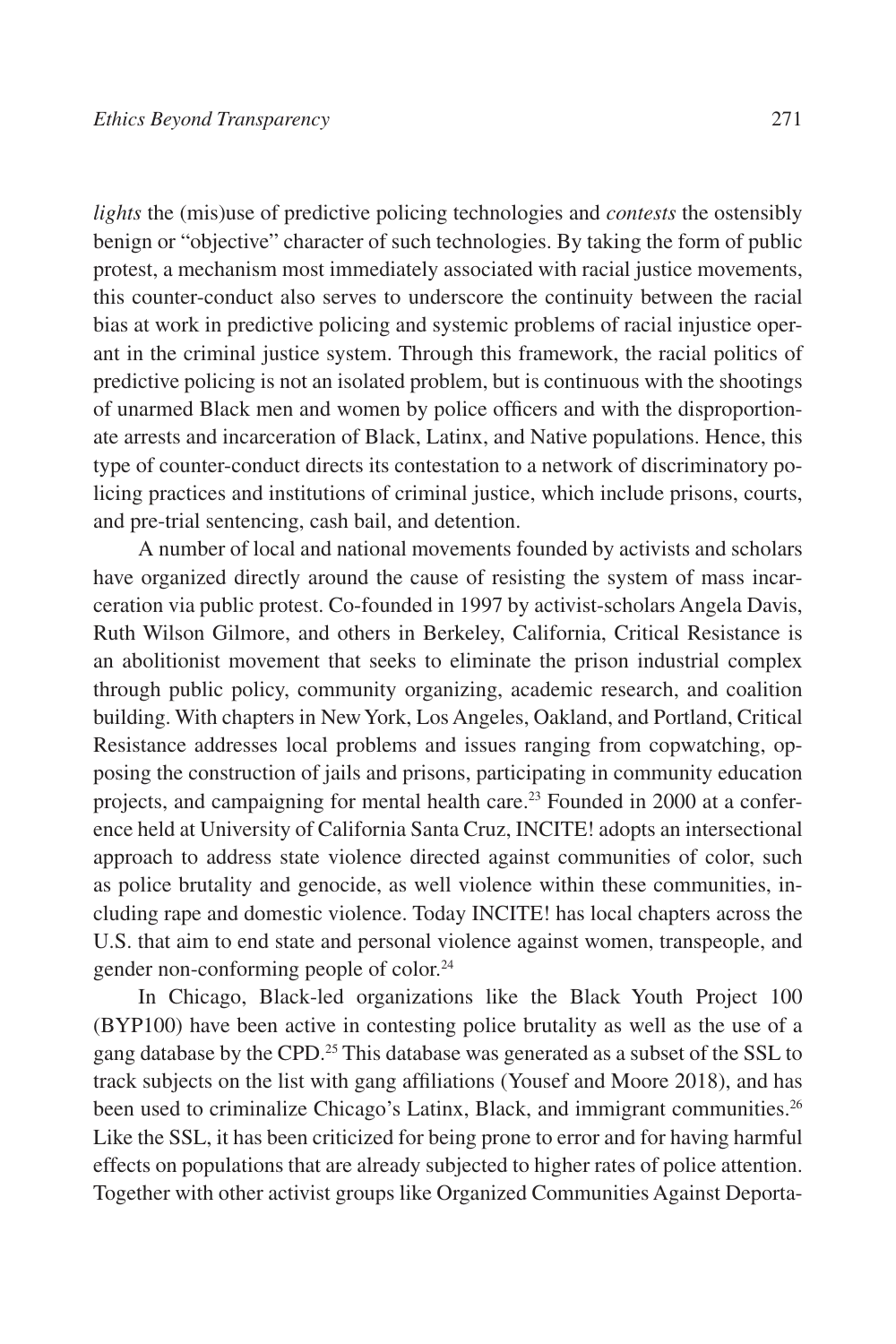tions (OCAD), BYP100 Chicago has used direct action and grassroots organizing to call for an end of the CPD's gang database.

Other organizations like Black Lives Matter Chicago (BLM Chicago) have been active in protesting police brutality and the criminalization of Black communities by holding town hall meetings on police accountability, vigils for Black men, women, and children killed by the CPD, offering support for families, and initiatives dedicated to communal healing.27 Like BYP100, the BLM movement was formed by three Black queer women, Alicia Garza, Patrisse Cullors, and Opal Tometi in response to the acquittal of George Zimmerman (Garza 2014). The movement mobilized through the use of hashtags (#BlackLivesMatter) on social media platforms like Twitter and Facebook. An early Facebook post from Patrisse Cullors specifies the purpose behind the #BLM movement: "#blacklivesmatter is a movement attempting to visibilize what it means to be black in this country. Provide hope and inspiration for collective action to build collective power to achieve collective transformation. rooted in grief and rage but pointed towards vision and dreams" (cited in Chase 2018, 1096). While the organizing tactics of BLM Chicago are less directed at protesting the SSL specifically, they attend to a network of problems connected to policing, including surveillance, violence, overpolicing, incarceration, and the disinvestment of community resources. For instance, one of BLM Chicago's coalitional campaigns, #NoCopAcademy, contests mayor Rahm Emanuel's plans to fund a \$95 million training center for Chicago police on the West Side of the city. #NoCopAcademy activists call for the money to be redirected to invest in community needs like education, youth programs, job training, and mental health facilities.28

The counter-conduct strategy of protesting predictive policing involves already-existing organizations like Critical Resistance, INCITE!, BYP100, and BLM to draw attention to and call into question the racially discriminatory effects of predictive algorithms like the SSL. By attending to the populations that are disproportionately targeted, incarcerated, and killed by police, these movements highlight the continuity between the bodies that are assigned the highest risk scores, those that are routinely incarcerated, and those that are vulnerable to police brutality.29 By mobilizing these social movements for the work of contesting predictive policing, this mode of counter-conduct addresses the problems of predictive policing as part and parcel of a whole network of practices and institutions that contribute to historical and ongoing forms of racial injustice.<sup>30</sup>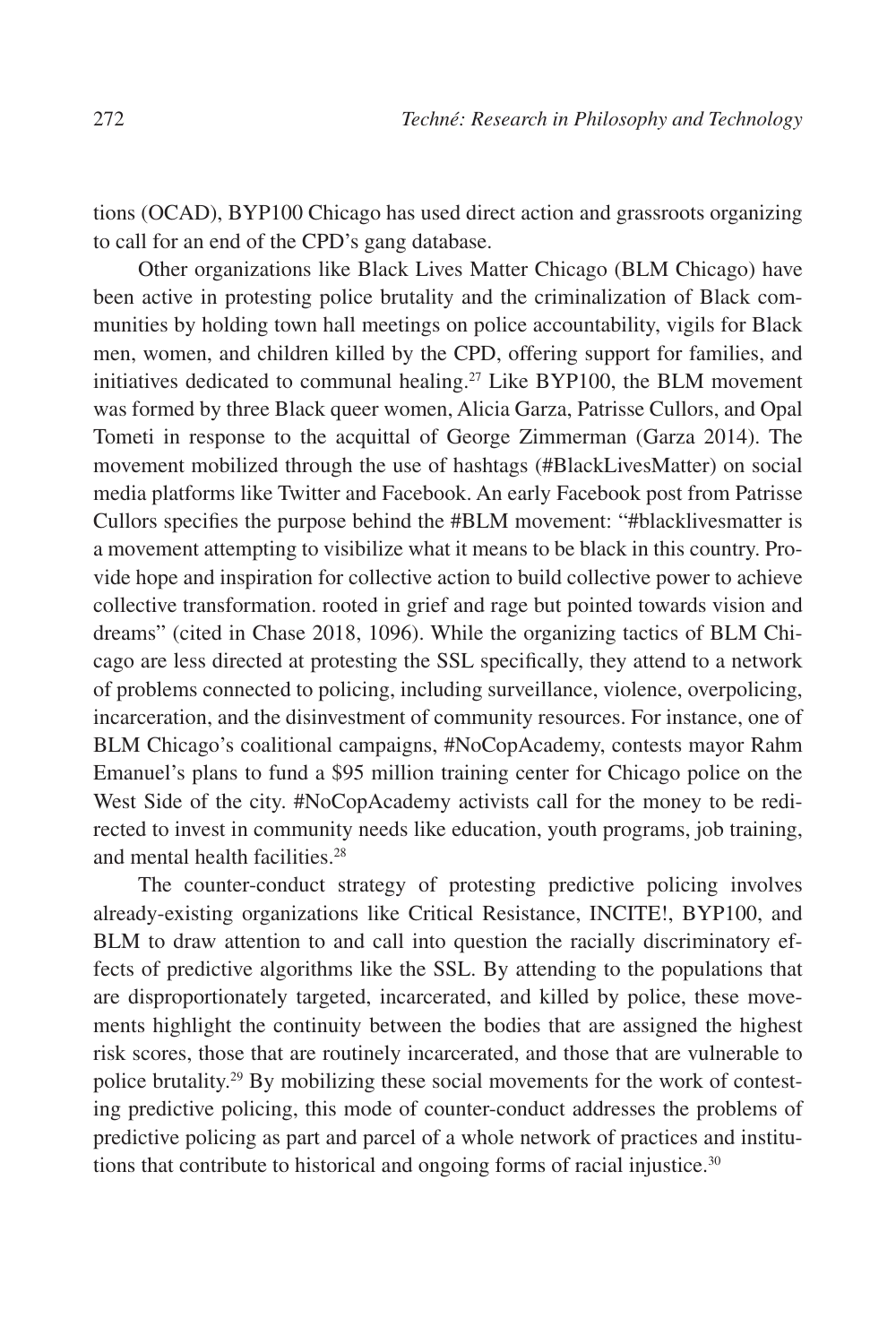#### **Conclusion**

In early 2018, For the People Artists Collective held a month-long exhibition titled "Do not Resist?" that chronicled a history of police violence in Chicago. The organizer of the event, Monica Trinidad, describes the exhibition's title as a play on the police's command when making arrests, "do not resist." She asks, "How can you not resist all of this violence in our communities? Do not resist? Really? After 100 years of police violence and impunity?" (Misra 2018). For Trinidad, the purpose of the exhibition was to encourage the imagining of "a different way of living," one without the ever-present threat of police surveillance, violence, and death (Misra 2018). What would it be like to not fear the obliteration of one's body at the hands of police? What would it mean to live without the paranoia of having to constantly monitor one's body, one's actions, one's location, one's relations as a matter of survival? What would it be like to live otherwise?

The practices of counter-conduct described above address these questions by supplying different strategies of resistance to the power exercised by predictive policing algorithms. That is, they embody distinct ways of imagining a different mode of living without the racialized threat of police surveillance, brutality, and incarceration.

The strategies of resistance outlined here contribute to an ethical framework. A framework for responding to racial injustice in predictive policing that does not rely on the ideal of transparency. I argue that this ideal is limited in two ways: first, it does not allow us to address the problem of power at work in predictive policing, a problem that is irreducible to one of opacity; and second, in reducing ethics to an epistemic issue, transparency neglects the racial politics that condition and inform predictive policing. The ideal of transparency leads us to believe that by knowing how the algorithm makes its predictions, we can ameliorate its issues of racial bias and injustice. I argue that this is insufficient, and that in order to contend with the problems of power in predictive policing, and the limitations of the ideal of transparency, we ought to instead conceptualize ethics as a practice of counterconduct. This counter-conduct works to resist the racialized effects of predictive policing algorithms, and can thus open and cultivate possible futures for subjects whose futures are preemptively foreclosed by such algorithms.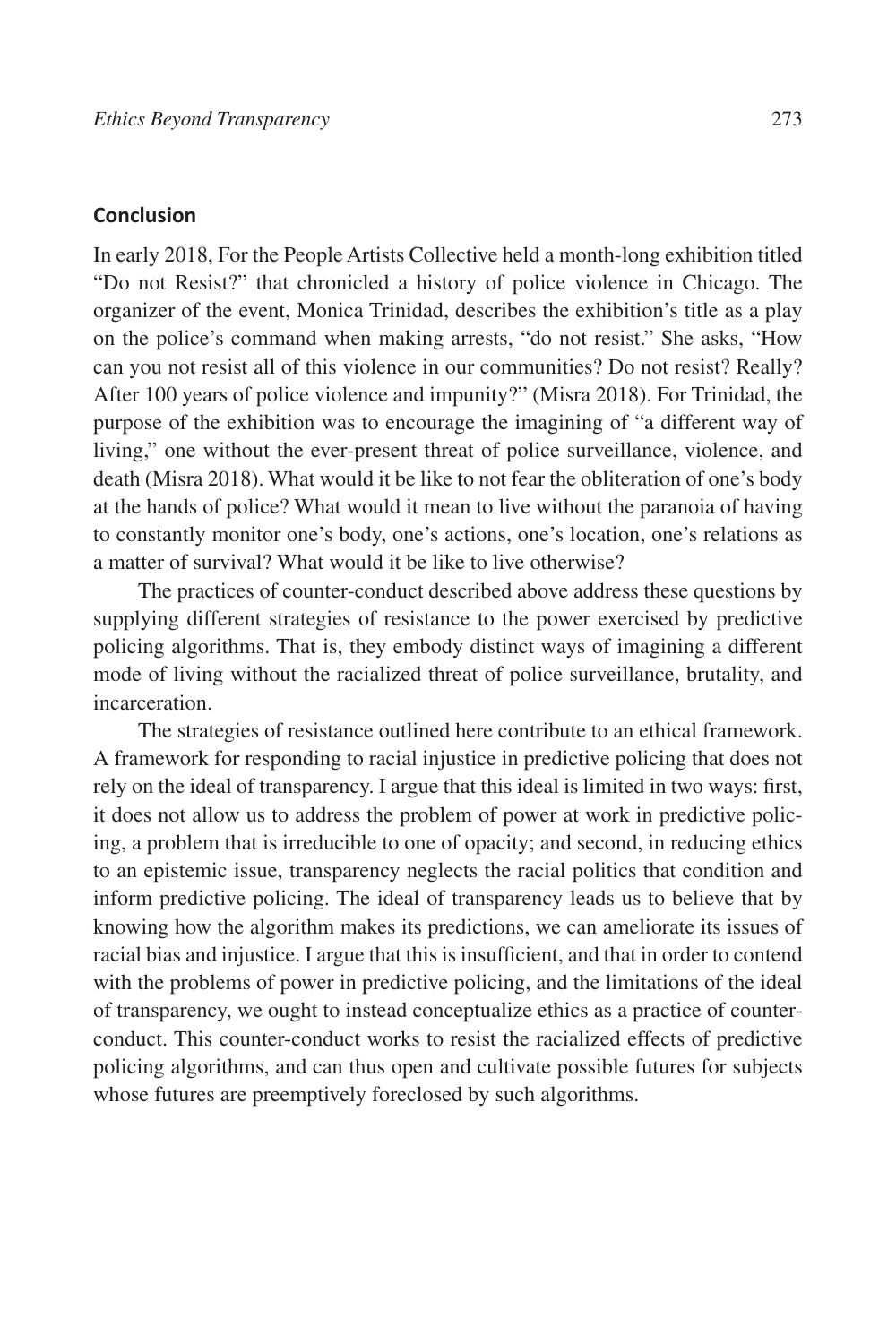#### **Notes**

1. For scholarship on the problem of opacity as central to algorithms and machine learning, see Dwork et al. 2012; Sandvig et al. 2014; Pasquale 2015; O'Neil 2016; Burrell 2016; Veale, van Keel, and Binns 2018.

2. My reasons for drawing on Foucault for this ethical framework are threefold. First, having previously utilized the work of Foucault to diagnose the form of power exercised by person-based predictive policing programs like the "Strategic Subject List," this essay likewise draws on resources in Foucault to develop an ethics of resistance to the racializing power of predictive policing. Hence, for the purposes of analytical consistency between my previous work (Sheehey 2018) and this follow-up piece, I draw on Foucault's ethics of counter-conduct. Second, and relatedly, what is particularly useful about conceptualizing ethics as resistance or counter-conduct is the way it develops an ethics from a perspective immanent to power. This metatheoretical orientation offers a productive contrast to an ethics of transparency, which adopts a perspective outside of power, or at least, outside of racializing power, and is thus incapable of addressing the problems of racial injustice posed by predictive policing technologies. Third, the ethics of counter-conduct (highlighted in the activism and theorizing of Foucault) functions as a tool or heuristic for what I see is the more important work of developing and clarifying strategies for resisting the racial injustice of predictive policing. In that way, what I take from Foucault is less the insights of an intellectual than a useful tool for responding to present social problems (problems that Foucault himself did not nor could have addressed). I want to emphasize, then, at the outset that I am not relying on Foucault to tell us what is "good"—an intellectual role he consistently criticized and refused—rather, such a judgment "will be up to people themselves, basing their judgment on the various analyses of reality that are offered to them, to work or to behave spontaneously, so that they can define for themselves what is good for them. . . . The good is defined by us, it is practiced, it is invented. And this is a collaborative work" (Foucault 1988, 13).

3. This can be seen, for instance, in the way Pasquale frames the entire problem of the "black box society" through the logic of secrecy. Indeed, the introduction of *The Black Box Society* opens with an appeal for "the need to know" as way of addressing what he calls "gaps in knowledge" or the "knowledge problem" (Pasquale 2015, 1-2).

4. They frame this as a "pragmatic approach to epistemology" in contrast to the representational account of knowledge at work in the transparency ideal (Ananny and Crawford 2016, 11).

5. In distinguishing between epistemology and practice, my intent is not to set up an unnecessary dualism between them, but rather to say that epistemology is one kind of practice among many others. That is, the idea that ethics is a question of doing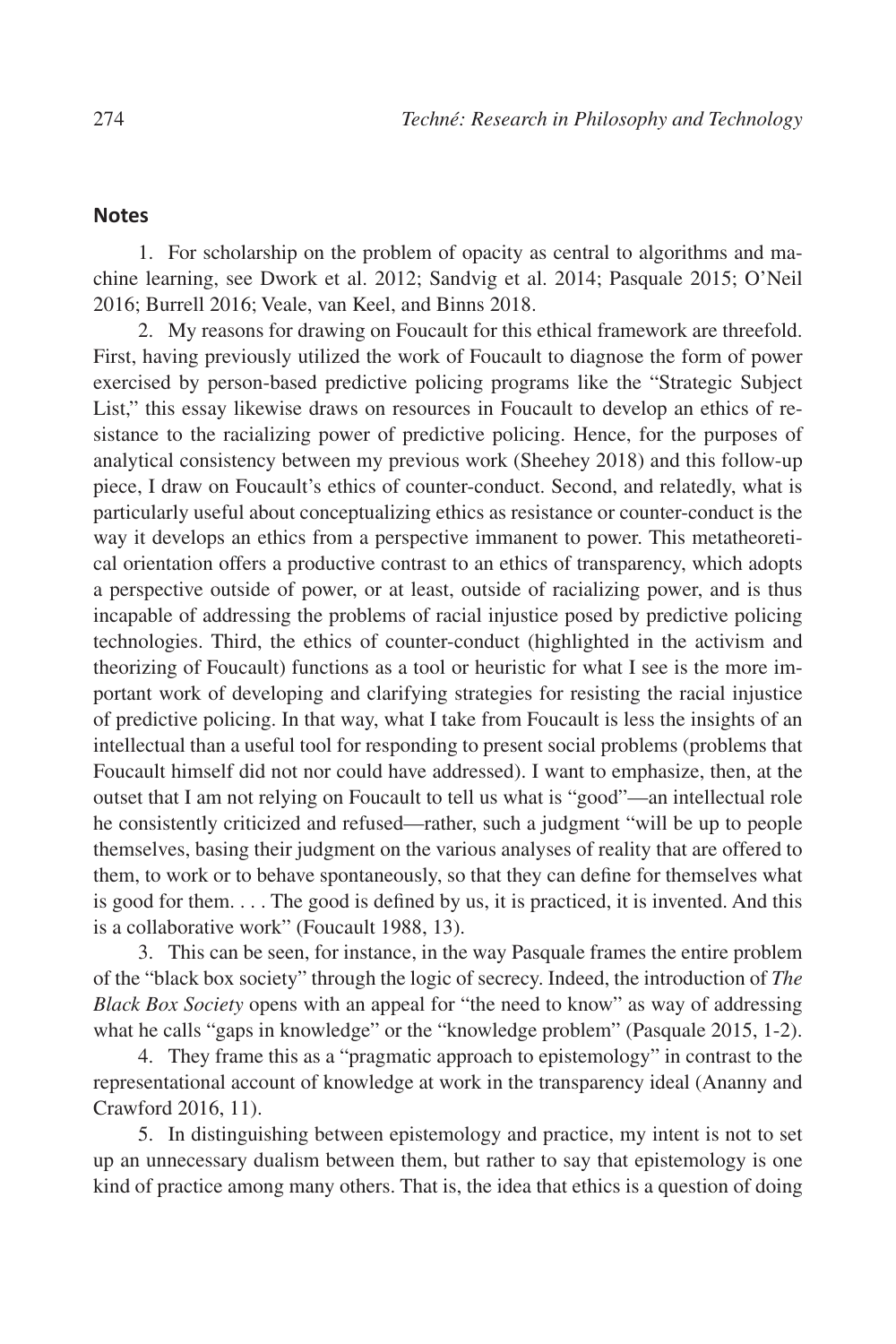(or practice) includes knowing as one type of ethical action but does not reduce ethics solely to that type of action.

6. In describing this account of ethics, it is not my claim that Foucault is the unique author and contributor of such a perspective. Rather, I look to Foucault as one among many critics of technology who have elaborated a conception of ethics in terms of resistance in both their activism and scholarship and, in doing so, have pointed out the limits of technocractic solutions to problems of power. What I take from Foucault is a concept of ethics that functions as a tool or heuristic for contesting the power of predictive policing.

7. The statement of the GIP published in March 1971 clarifies, "We do not make our inquiry in order to accumulate knowledge, but to heighten our intolerance and make it an active intolerance. Let us become people intolerant of prisons, the legal system, the hospital system, psychiatric practice, military service, etc." (Foucault 2001, 1044). For more on the history of the GIP and Foucault's involvement in this group, see Zurn and Dilts 2016, 1-19.

8. For a critique of overemphasizing the connection between the GIP and Foucault's theoretical work as a specific intellectual, see Zurn and Dilts 2016, 7.

9. The idea of understanding theoretical concepts as tools is expressed by Deleuze in the same exchange with Foucault. He notes, "A theory is exactly like a box of tools. It has nothing to do with the signifier. It must be useful. It must function." See Foucault and Deleuze 1989, 76.

10. I borrow this language of explicit concepts being implicit in practice from Robert Brandom (1994). See also Tuomo Tiisala's Foucauldian rejoinder to Brandom in Tiisala 2015.

11. In *Discipline and Punish*, Foucault describes the emergence of disciplinary power in the nineteenth century through an analysis of the prison and contrasting regimes of punishment. Disciplinary power refers to a *dispositif* or arrangement of power that punishes via the machinery of imprisonment in order to address the souls or consciences of criminals and to produce docile bodies (Foucault 1997).

12. These pastoral counter-conducts took five main forms in the Middle Ages: asceticism, communities, mysticism, Scripture, and eschatological belief (Foucault 2007, 214).

13. Foucault shows how the counter-conducts of asceticism and those of communities comprised different, even opposing, ways of resisting pastoral power. Where ascetic practices tend to have an individualizing function that contests pastoral power by setting up an ethical relation of self to self, what Foucault would later describe as "care of the self," communities contest pastoral power by developing alternative religious groups with divergent organizations to that of the Church (Foucault 2007, 204-08).

14. See Mincy 1993 for the history of social audits.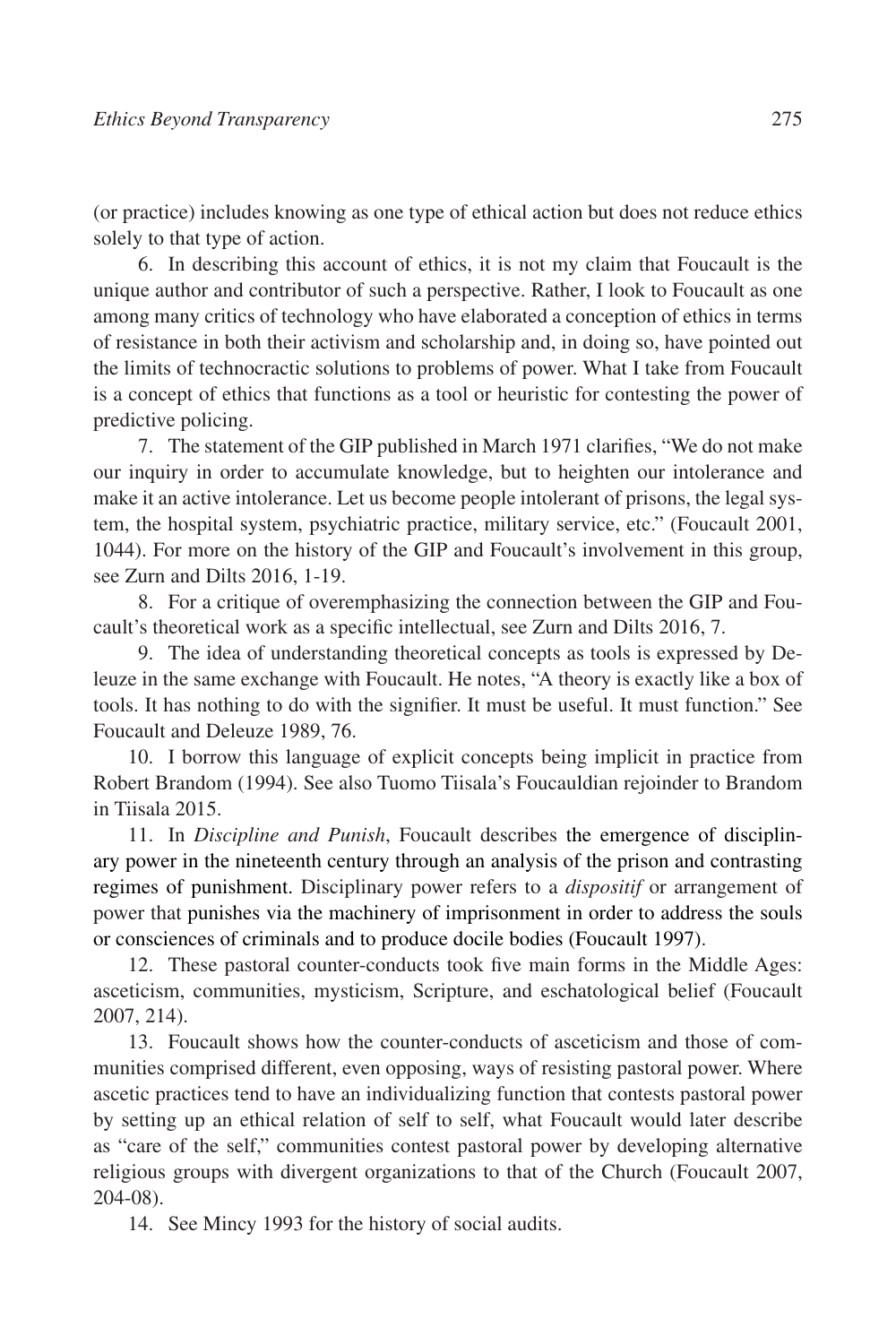15. The predictions generated by the SSL do not differentiate between victims or offenders of violent crime. As I have argued elsewhere, however, the individuals with high risk scores tend to get targeted by police as future *offenders* of crime, rather than as potential victims. See Sheehey 2018.

16. Along with pressure from local activists and community organizers, this audit has been partly instrumental in getting the Chicago Police Department to decommission the Strategic Subject List.

17. As noted above, the Chicago PD has recently ceased using the SSL, and has replaced it with similar predictive tools, including the Subject Assessment and Information Dashboard (SAID) and the Crime and Victimization Risk Model (CVRM). These tools are used in concert with the Custom Notification program, which was previously used with the SSL, to notify inviduals of their risk of being involved as either victim or offender in a shooting or homicide. Data on the reliability and individuals impacted by these technologies is not yet available.

18. This is referred to in criminology literature as "community crime prevention." According to Tim Hope, community crime prevention "refers to actions intended to change the social conditions that are believed to sustain crime in residential communities. It concentrates usually on the ability of local social institutions to reduce crime in residential neighborhoods. Social institutions encompass a diverse range of groupings and organizations—including families, friendship networks, clubs, associations, and organizations—which bring people together within communities and, by doing so, transmit guidance concerning conduct in the locality" (Hope 1995, 21).

19. This argument can be found, for instance, in Foucault 1997, Davis 2003, and Gilmore 2019.

20. For more on Gilmore's advocacy of prison abolition, see Kushner 2019.

21. See Rubenstein 2018 and Husain 2019 for a report and timeline of the shooting.

22. A report conducted by the U.S. Department of Justice in 2017 highlights the extent of misconduct and excessive use of force by Chicago police officers (USDJ Civil Rights Division 2017, 15).

23. For a summary of these projects and the history of Critical Resistance, see http://criticalresistance.org.

24. For the history and organizing principles of INCITE!, see https://incite-na tional.org and *INCITE!* 2016.

25. BYP100 was formed in 2013 in response to the verdict of Trayvon Martin's killer, George Zimmerman, who was found not guilty. They are a national, memberbased organization of Black activists and organizers between the ages of 18-35 who are dedicated to "creating justice and freedom for all Black people" through "transformative leadership development, direct action organizing, advocacy, and political education using a Black queer feminist lens." See https://byp100.org/about-byp100/#mission.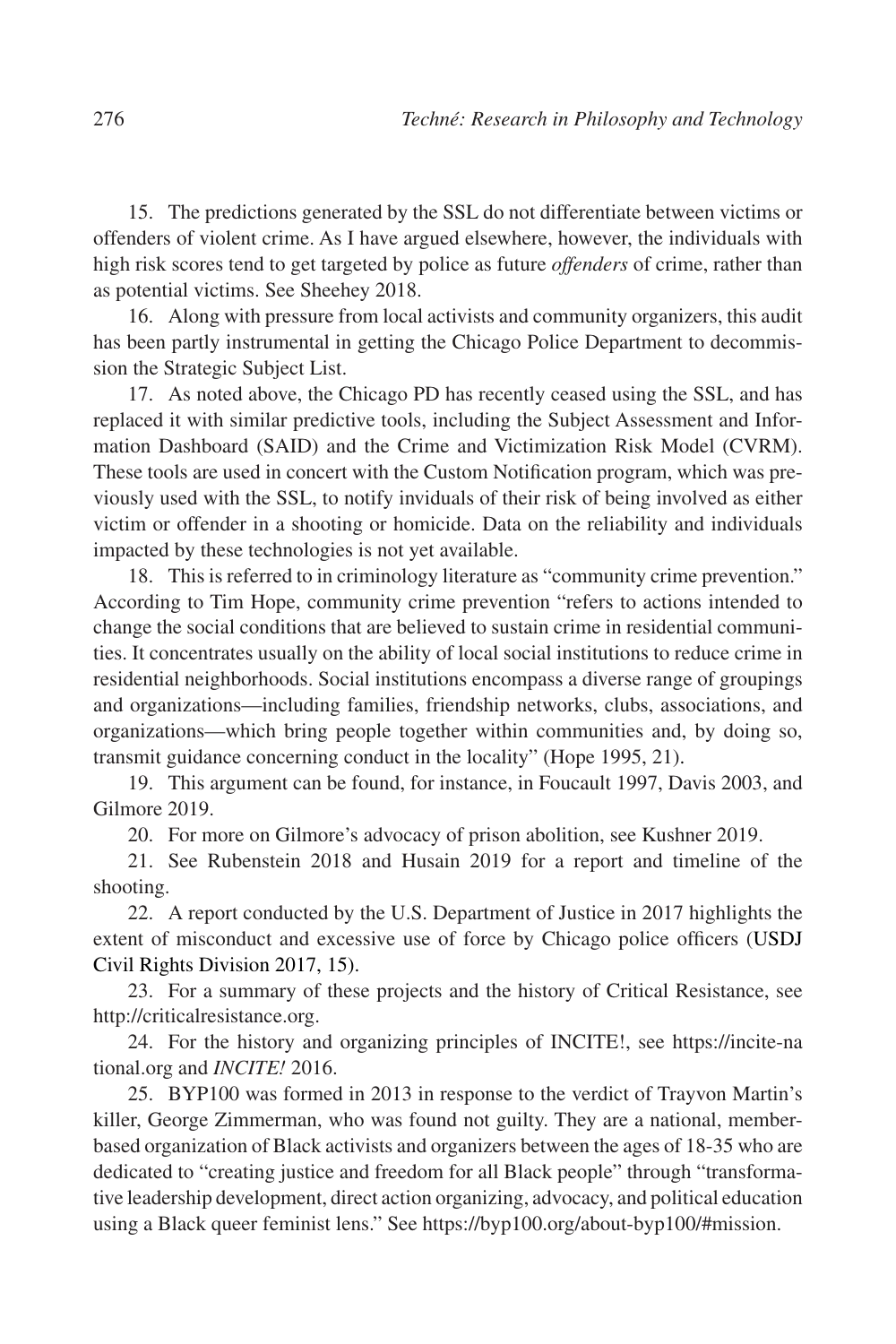26. In March 2017, Wilmer Catalan-Ramirez, a Guatemalan national, was arrested by Immigration and Customs Enforcement officers after being wrongfully placed on the gang database, which ultimately led to his immigration arrest. After examining city data, Odette Yousef and Natalie Moore (2018) found that roughly 65,000 Chicagoans on the SSL are considered "gang affiliated" and more than 95 percent of these subjects are Black, Latino, or both.

27. See https://www.blacklivesmatterchicago.com/10-demands-of-blmchi/.

28. See https://www.blacklivesmatterchicago.com/nocopacademy/. The groups collaborating with BLM Chicago include Assata's Daughters, People's Response Team, For the People Artists Collective, and other grassroots organizations.

29. Some groups, like the Stop LAPD Spying Coalition, are already highlighting the continuity between predictive policing technologies and mass incarceration and contesting the use of predictive technologies such as the LAPD's PredPol and Laser programs used to identify crime hot spots. This grassroots organization won a legal dispute with the LAPD in December 2019, which forced the LAPD to release information and public records on its predictive policing programs and to scrap two of its programs—Laser and the Chronic Offender program—after they were found to be inconsistent and lacking in oversight. See Stop LAPD Spying Coalition 2018 and Morgan 2019.

30. There have been adjacent successes of this counter conduct strategy as witnessed in the most recent BLM protests, including the arrest of George Floyd's killers, the in-progress dismantling of the Minneapolis Police Department, and other efforts to defund police departments in cities like San Francisco. These successess, however, in no way undercut the work still to be done, such as the arrest of Breonna Taylor's killers, the removal of federal agents from cities to deter protests, as well as the dismantling of police departments and the prison industrial complex.

### **References**

- Ananny, Mike, and Kate Crawford. 2016. "Seeing without Knowing: Limitations of the Transparency Ideal and its Application to Algorithmic Accountability." *New Media & Society* 20(3): 1–17. https://doi.org/10.1177/1461444816676645
- Benjamin, Ruha. 2019. *Race After Technology: Abolitionist Tools for the New Jim Code*. Cambridge: Polity Press. https://doi.org/10.1093/sf/soz162
- Bevir, Mark. 2011. "Governance and Governmentality after Neoliberalism." *Policy & Politics* 39: 457–71. https://doi.org/10.1332/030557310X550141
- Bjerk, David. 2006. "The Effects of Segregation on Crime Rates." *American Law & Economics Association Annual Meetings* 13: 1–30.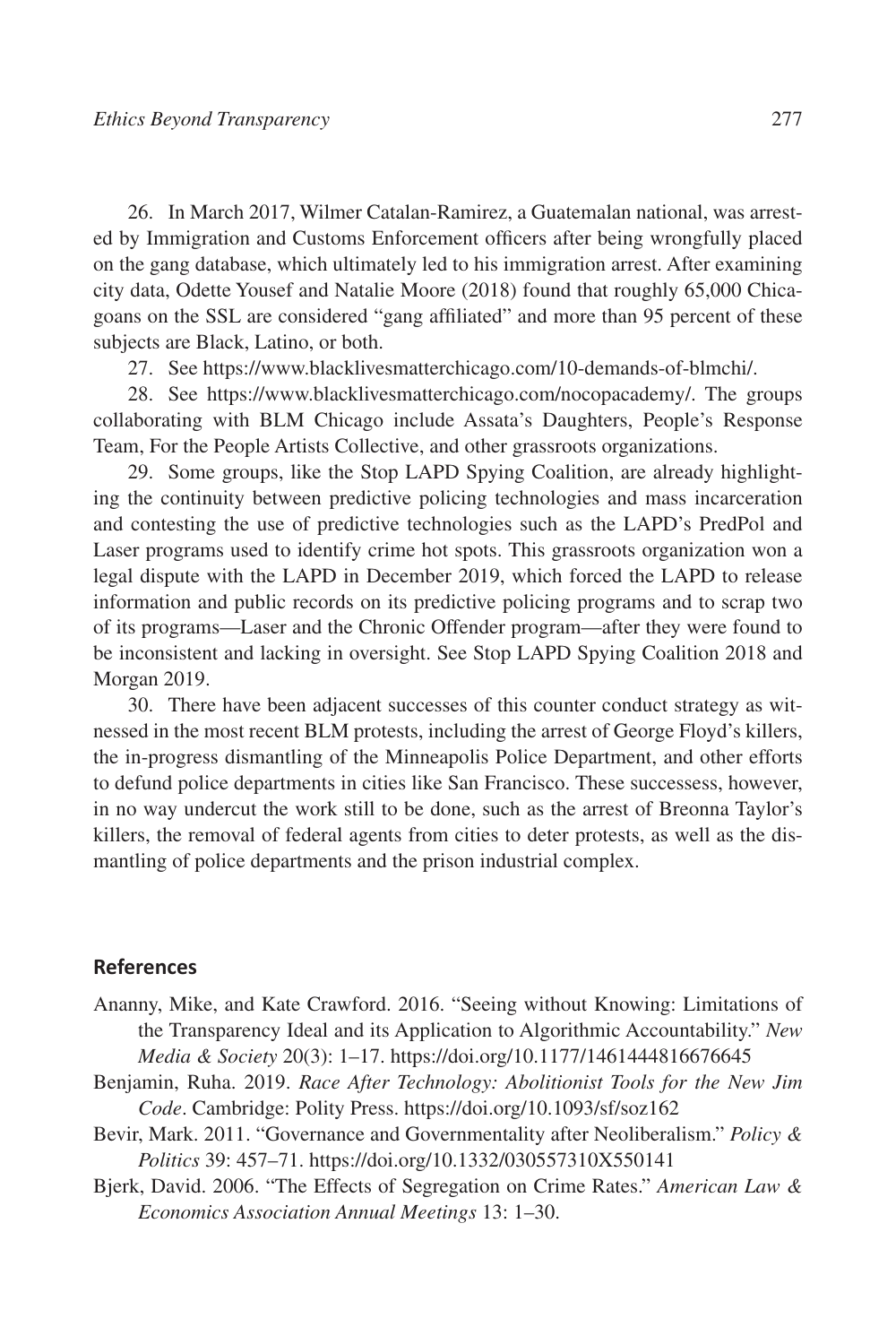- Brandom, Robert B. 1994. *Making it Explicit: Reasoning, Representing, and Discursive Commitment*. Cambridge, MA: Harvard University Press.
- Browne, Simone. 2015. *Dark Matters: On the Surveillance of Blackness*. Durham, NC: Duke University Press. https://doi.org/10.1215/9780822375302
- Burrell, Jenna. 2016. "How the Machine 'Thinks': Understanding Opacity in Machine Learning Algorithms." *Big Data & Society* (January–June): 1–12. https://doi.org/10.1177/2053951715622512
- Caldwell, Raymond. 2007. "Agency and Change: Re-evaluating Foucault's Legacy." *Organization* 14: 769–91. https://doi.org/10.1177/1350508407082262
- Chase, Garrett. 2018. "The Early History of the Black Lives Matter Movement, and the Implications Thereof." *Nevada Law Journal* 18: 1091–1112.
- Coates, Ta-Nehisi. 2014. "The Case for Reparations." *The Atlantic* (June). Accessed 8 April 2020. https://www.theatlantic.com/magazine/archive/2014/06/ the-case-for-reparations/361631/.
- Davidson, Arnold. 2011. "In Praise of Counter-Conduct." *History of the Human Sciences* 24(4): 25–41. https://doi.org/10.1177/0952695111411625
- Davis, Angela. 2003. *Are Prisons Obsolete?* New York: Seven Stories Press.
- Demers, Jason. 2015. "Prison Liberation by Association: Michel Foucault and the George Jackson Atlantic." *Atlantic Studies* 13(2): 165–86. https://doi.org/10.1080/14788810.2015.1087633
- Deveaux, Monique. 1994. "Feminism and Empowerment: A Critical Reading of Foucault." *Feminist Studies* 20(2): 223–47. https://doi.org/10.2307/3178151
- Dwork, Cynthia, Moritz Hardt, Toniann Pitassi, Omer Reingold, and Rich Zemel. 2012. "Fairness through Awareness." In *Proceedings of the 3rd Innovations in Theoretical Computer Science Conference*, Cambridge, MA, 8–10 January 2012, 214–26. New York: ACM Publications. https://doi.org/10.1145/2090236.2090255
- Foucault, Michel. (1976) 1978. *The History of Sexuality, Volume 1: The Will to Know*, trans. Alan Sheridan. New York: Pantheon Books.
- Foucault, Michel. (1976) 1984. "The Politics of Health in the Eighteenth Century." In *The Foucault Reader*, ed. Paul Rabinow, 273–89. New York: Pantheon Books.
- Foucault, Michel. 1988. "Power, Moral Values, and the Intellectual." *History of the Present* 4 (Spring): 1–2, 11–13.
- Foucault, Michel. (1975) 1997. *Discipline and Punish: The Birth of the Prison*, trans. Alan Sheridan. New York: Vintage.
- Foucault, Michel. (1982) 2000. "The Subject and Power." In *Power: Essential Works*, vol. 3, ed. Paul Rabinow and James Faubion, 326–48. New York: New Press.
- Foucault, Michel. (1971) 2001. "Sur les prisons." In *Dits et écrits, I, 1954–1975*, ed. Daniel Defert and François Ewald, 1043–44. Paris: Quarto Gallimard.
- Foucault, Michel. (2004) 2007. *Security, Territory, Population: Lectures at the Collège de France 1977–1978*. New York: Picador.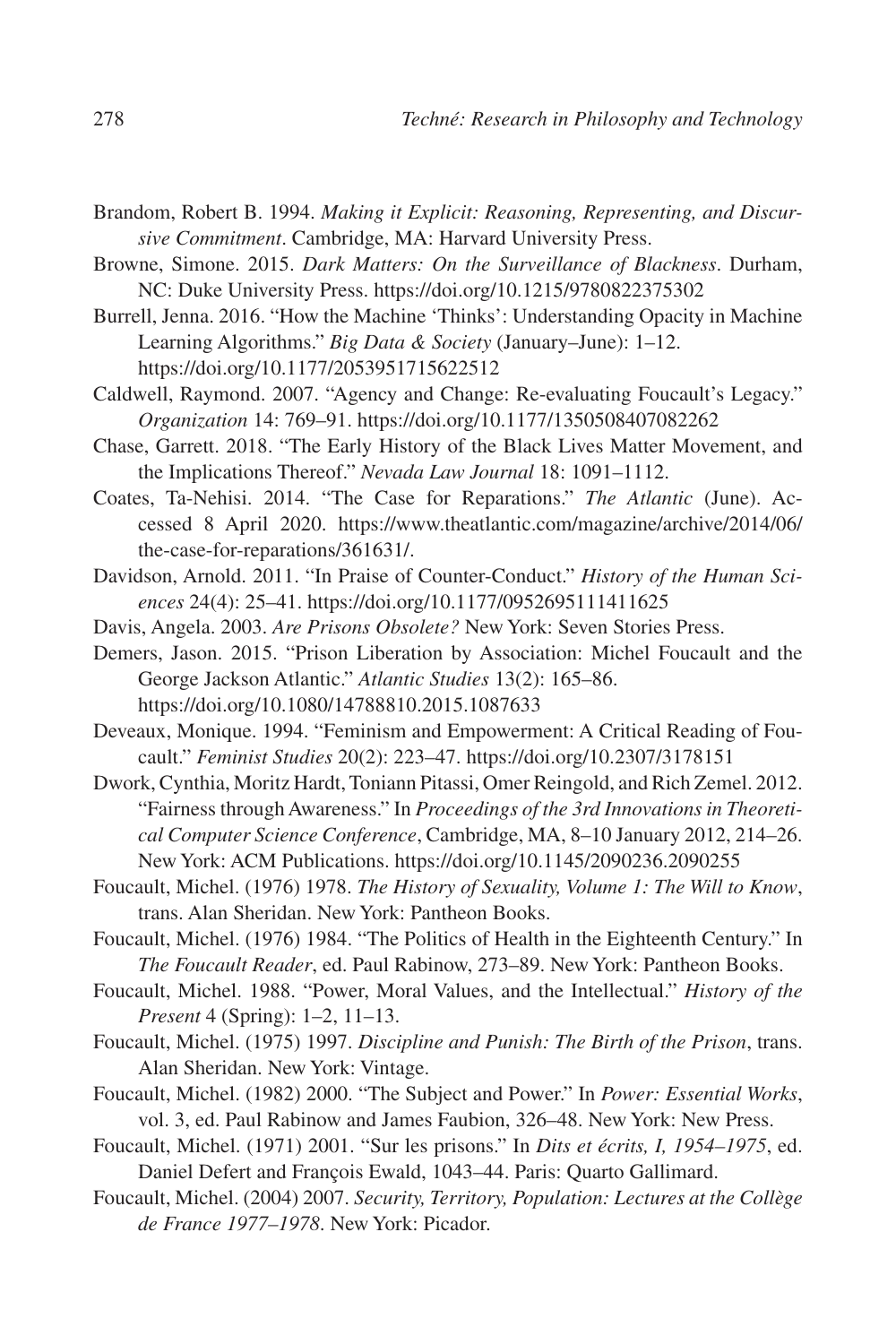- Foucault, Michel, and Gilles Deleuze. (1972) 1989. "Intellectuals and Power." In *Foucault Live: Collected Interviews, 1961–1984*, ed. Sylvère Lotringer, 74–82. New York: Semiotext(e).
- Francois, Aderson B. 2015. "When It Comes to Policing, Data Is Not Benign." *The New York Times*, November 18. Accessed 16 April 2019. https://www.nytimes.com/ roomfordebate/2015/11/18/can-predictive-policing-be-ethical-and-effective/ when-it-comes-to-policing-data-is-not-benign.
- Garza, Alicia. 2014. "A Herstory of the #BlackLivesMatter Movement." *The Feminist Wire*, October 7. Accessed 20 April 2019. https://thefeministwire.com/2014/10/ blacklivesmatter-2/.
- Hoffman, Marcelo. 2012. "Foucault and the 'Lesson' of the Prisoner Support Movement." *New Political Science* 34(1): 21–36. https://doi.org/10.1080/07393148.2012.646018
- Hoffman, Marcelo. 2014. *Foucault and Power: The Influence of Political Engagement on Theories of Power*. New York: Bloomsbury.
- Hope, Tim. 1995. "Community Crime Prevention." *Crime and Justice* 19: 21–89. https://doi.org/10.1086/449229
- Husain, Nausheen. 2019. "Laquan McDonald Timeline: The Shooting, the Video, the Verdict, and the Sentencing." *Chicago Tribune*, January 18. Accessed 18 April 2019. https://www.chicagotribune.com/news/laquanmcdonald/ct-graphics-laquan -mcdonald-officers-fired-timeline-htmlstory.html.
- INCITE! Women of Color Against Violence. 2016. *Color of Violence: The INCITE! Anthology*. Durham, NC: Duke University Press. https://doi.org/10.1215/9780822373445
- Kushner, Rachel. 2019. "Is Prison Necessary? Ruth Wilson Gilmore Might Change Your Mind." *The New York Times Magazine*, April 17. Accessed 8 April 2020. https://www.nytimes.com/2019/04/17/magazine/prison-abolition-ruth-wilson -gilmore.html.
- Mincy, Ronald. 1993. "The Urban Institute Audit Studies: Their Research and Policy Context." In *Clear and Convincing Evidence: Measurement of Discrimination in America*, ed. Michael Fix and Raymond Struyk, 165–86. Washington, DC: The Urban Institute Press.
- Misra, Kiran. 2018. "Stories of Reform and Resistance: For the People Artists Collective Chronicles a History of Police Violence in Chicago." *Southside Weekly*, February 13. Accessed 25 April 2019. https://southsideweekly.com/ reform-resistance-for-the-people-artists-collective-chicago-police/.
- Morgan, Emmanuel. 2019. "Group that Sued LAPD Over Controversial Data Policing Programs Claim Victory." *Los Angeles Times*, December 10. Accessed 10 April 2020. https://www.latimes.com/california/story/2019-12-10/ stop-lapd-spying-coalition-announces-lawsuit-victory-against-lapd.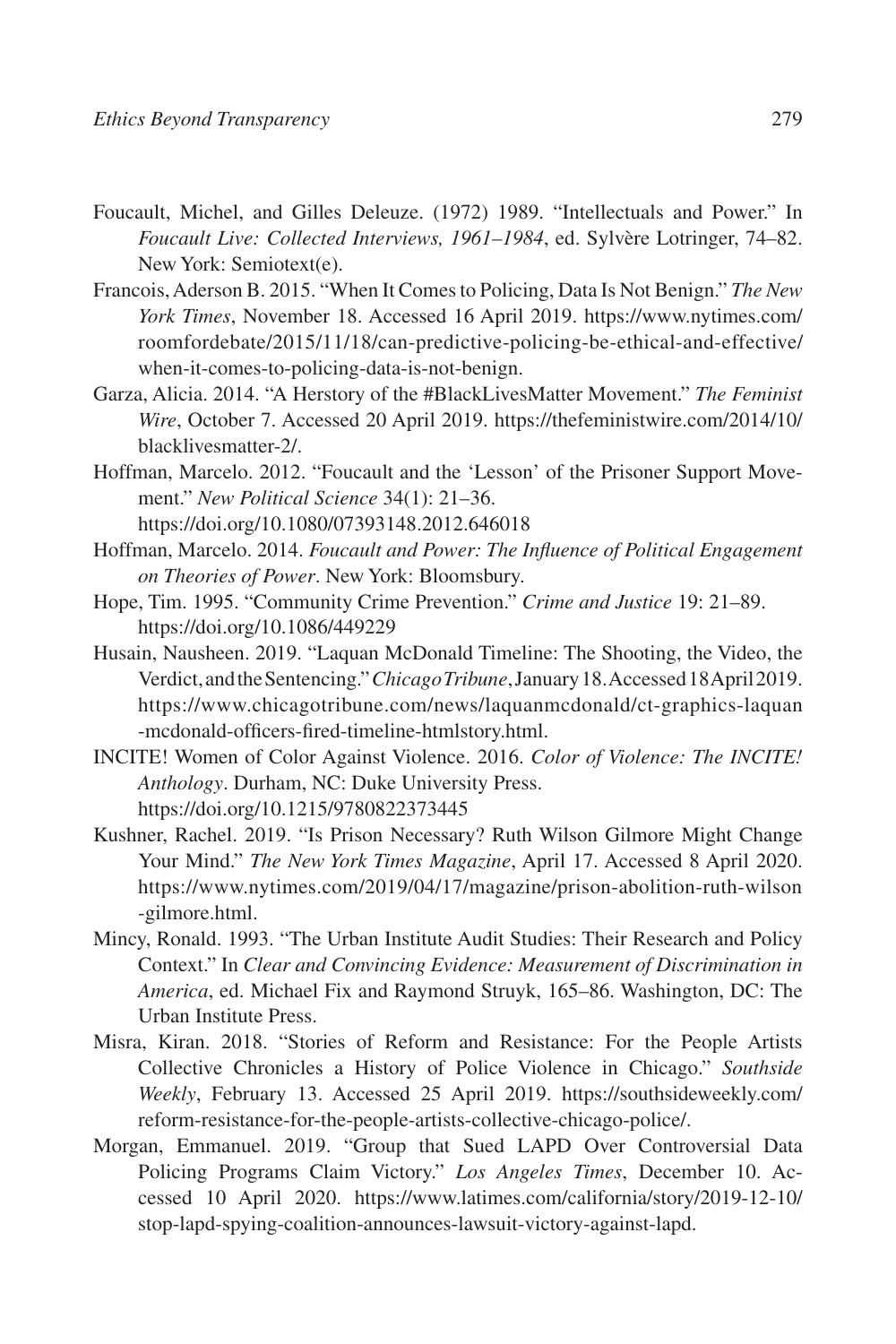- Newton, Tim. 1998. "Theorizing Subjectivity in Organizations: The Failure of Foucauldian Studies?" *Organization Studies* 19: 415–47. https://doi.org/10.1177/017084069801900303
- O'Neil, Cathy. 2016. *Weapons of Math Destruction: How Big Data Increases Inequality and Threatens Democracy*. New York: Crown.
- Papachristos, Andrew V., Christopher Wildeman, and Elizabeth Roberto. 2015. "Tragic, but not Random: The Social Contagion of Nonfatal Gunshot Injuries." *Social Science & Medicine* 125: 139–50.
	- https://doi.org/10.1016/j.socscimed.2014.01.056
- Pasquale, Frank. 2015. *The Black Box Society: The Secret Algorithms that Control Money and Information*. Cambridge, MA: Harvard University Press. https://doi.org/10.4159/harvard.9780674736061
- Pitts, Andrea J. 2015. "White Supremacy, Mass Incarceration, and Clinical Medicine: A Critical Analysis of U.S. Correctional Healthcare." *Radical Philosophy Review*  18(2): 267–85. https://doi.org/10.5840/radphilrev201412827
- Puttick, George, and Sandy van Esch. 2007. *The Principles and Practice of Auditing*. Cape Town: Juta & Co.
- Robinson, David, and Logan Koepke. 2016. "Stuck in a Pattern: Early Evidence on 'Predictive Policing' and Civil Rights." *Upturn Report*, August. Accessed 16 April 2019. https://www.teamupturn.com/reports/2016/stuck-in-a-pattern.
- Sandvig, Christian, Kevin Hamilton, Karrie Karahalios, and Cedric Langbort. 2014. "Auditing Algorithms: Research Methods for Detecting Discrimination on Internet Platforms." In *Annual Meeting of the International Communication Association*, Seattle, 22 May 2014, pp. 1–23. Washington, DC: New America Foundation.
- Saunders, Jessica, Priscilla Hunt, and John S. Hollywood. 2016. "Predictions Put into Practice: A Quasi-experimental Evaluation of Chicago's Predictive Policing Pilot." *Journal of Experimental Criminology* 12: 347–71. https://doi.org/10.1007/s11292-016-9272-0
- Sheehey, Bonnie. 2018. "Algorithmic Paranoia: The Temporal Governmentality of Predictive Policing." *Ethics and Information Technology* 21: 49–58. https://doi.org/10.1007/s10676-018-9489-x
- Shihadeh Edward S. and Michael O. Maume. 1997. "Segregation and Crime: The Relationship between Black Centralization and Urban Black Homicide." *Homicide Studies* 1(3): 254–80. https://doi.org/10.1177/1088767997001003004
- Smart, Barry. 1982. "Foucault, Sociology and the Problem of Human Agency." *Theory and Society* 11: 121–41. https://doi.org/10.1007/BF00158737
- Stop LAPD Spying Coalition. 2018. "Dismantling Predictive Policing in Los Angeles." *Stop LAPD Spying Coalition*, May 8. Accessed 10 April 2020. https://